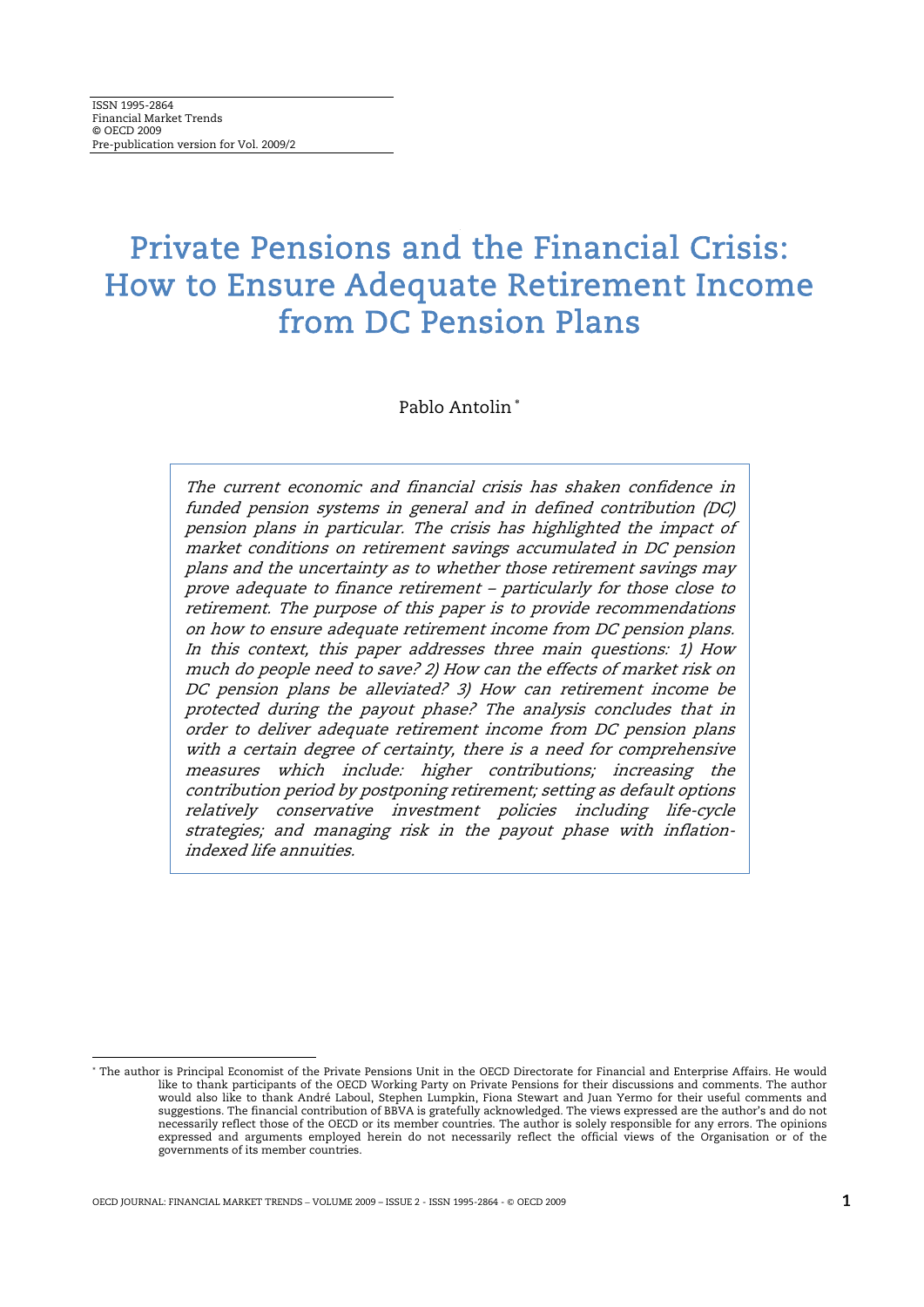# **I. Introduction**

*The financial crisis has highlighted the impact of market conditions* 

The current economic and financial crisis has shaken confidence in funded pension systems in general, and in defined contribution (DC) pension plans in particular. The crisis has highlighted the impact of market conditions on retirement savings accumulated in DC pension plans, and the uncertainty as to whether those retirement savings may prove adequate to finance retirement – particularly for those close to retirement.

*...on retirement income from DC pension plans*  Assessing the adequacy of retirement income from DC pensions and the risks involved is far from straightforward. For one, the adequacy of income depends on the interaction among various pension parameters, some of which are beyond the control of individuals and policy makers. The final realisations of returns on investment, inflation, discount rates and life expectancy are key sources of this type of uncertainty. But risks to adequacy of retirement income can also arise from choices individuals, employers and policy makers make regarding parameters, such as the level of contributions, the length of the contribution and accumulation periods, the structure of the payout phase (that is, how assets accumulated at retirement are allocated), and on whether there are other sources of income to finance retirement, such as public pensions and defined benefit pension arrangements (Antolin, 2008).

*This paper provides recommendations to ensure adequate retirement income* 

*People need to increase contributions* 

*… increase the contribution period by postponing retirement* 

*… set relatively conservative default options; and manage risk in the payout phase*  The purpose of this paper is to provide recommendations on how to ensure adequate retirement income from DC pension plans.<sup>1</sup> In this context, this paper is organised around three key policy questions:

- 1. How much do people need to save?
- 2. How can the effects of market risk on DC pension plans be alleviated?
- 3. How can retirement income be protected during the payout phase?

Section II addresses the first question. It assesses the amount of wages that would be needed to be put aside each period to finance a certain level of retirement income. It looks first at the level of retirement income relative to the final salary at the time of retirement (*i.e.* the replacement rate) for given values of the choice and risk variables. Second, it assesses the level of the choice variables – contribution rates and the length of the contribution period – needed to achieve a target replacement rate.

Section III assesses the impact of market conditions at the time of retirement on retirement income from DC pension plans, while section IV addresses the issue of the design of the payout phase and its impact on retirement income – looking at how to protect against both inflation and longevity risk.

The final section (V) concludes with some key recommendations. The message stemming from this report is that to deliver adequate retirement income from DC pension plans with some degree of certainty, there is a need for comprehensive measures, which include higher contributions; increasing the contribution period by postponing retirement; setting as default options relatively conservative investment policies including life-cycle strategies; and managing risk in the payout phase with inflation-indexed life annuities.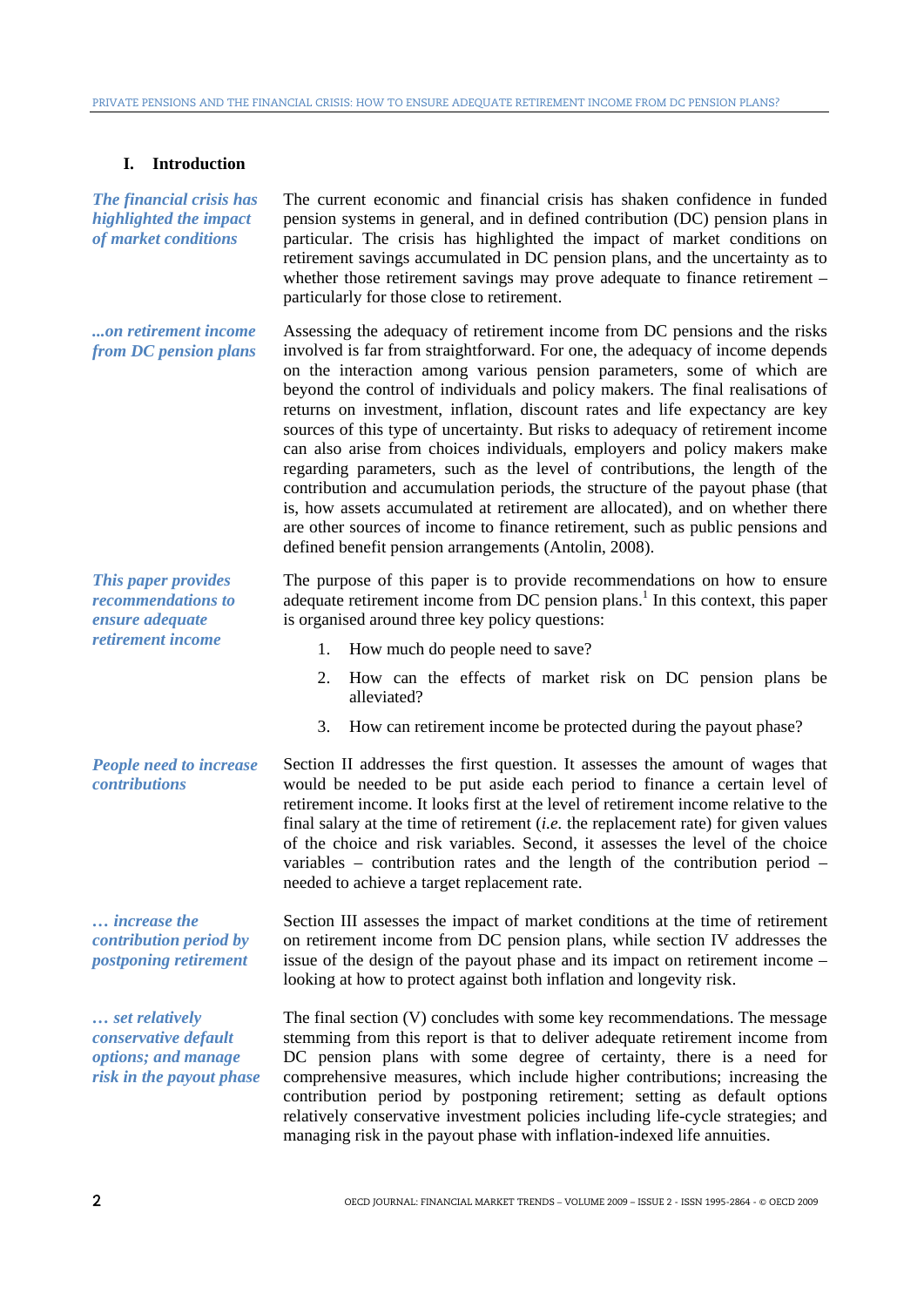#### **II. How much do people need to save in DC pensions?**

*People need to put aside between 5% and 15% of wages during their working life to achieve an adequate level of retirement income*

*The replacement rate is the measure used to assess adequacy*  The first issue to address is what constitutes an adequate level of retirement income. The concept of replacement rate – retirement income relative to final salary at the time of retirement – is the most common measure used to assess the adequacy of retirement income. Though this measure is not without problems, $2$  it is used in the analysis in this paper since it is widely accepted and understood. The target level of the replacement rate is also highly controversial. A general rule of thumb is a target replacement rate of 70%, based on assuming that mortgage costs amount to one third of income and that they are generally paid off just before retiring. $3$ 

*… and its target level depends on the structure of the overall pension system*  The second issue to address is how DC pension plans fit into the overall structure of the country's pension system. The adequacy of retirement income from DC pension plans depends, in part, on the proportion of retirement income coming from public pensions. Consequently, if an adequate retirement income is taken as a 70% replacement rate, and public pensions provide benefits that amount to, say, 45% of final salary,<sup>4</sup> DC pensions may need to provide benefits equal to only 25% of final salary. Alternatively, in countries where DC pensions are the main source of retirement income, they need to provide benefits equal to 70% of final salary.

*The replacement rate increases with contributions*  The level of replacement rate varies according to different values of pension parameters (Table 1). Obviously, replacement rates increase with contribution rates. There is a linear positive relationship between contribution rates and replacement rates. Contributions represent the flows into pension plans while retirement income (as measured by the replacement rate) corresponds to the flows out of pension plans. As one might expect, increases in the contribution rate, *ceteris paribus*, lead to increases in retirement income, as the individual will have accumulated more assets at retirement. Table 1 shows this relationship: doubling the contribution rate from 5% to 10% doubles the replacement rate from 25.3% to 50.7%. Equivalently, a 1% increase in the contribution rate will raise the replacement rate 5 ppt (percentage points), *ceteris paribus*.

*… at an accelerating rate with the rate of return on investment, and at a decreasing rate with life expectancy* 

Moreover, the replacement rate increases at an accelerating rate as the rate of return on investment increases. Therefore, for low rates of return on investment, say 6% (base case in Table 1), a 1% increase lifts the replacement rate 6 ppt, while for high rates of return, say 10%, a 1% increase increases the replacement rate as much as 20 ppt (Table 1). This must have been the justification for shifting from defined benefit (DB) to DC pension plans, while at the same time reducing contribution rates. Unfortunately, the idea of obtaining very high rates of return over a long period, such as  $35-40$  years, may be wishful thinking.<sup>5</sup> The relationship between replacement rates and life expectancy is such that the reduction in replacement rates resulting from higher life expectancy becomes smaller as life expectancy increases. Therefore, future increases in life expectancy will have smaller effects on replacement rates. Finally, an increase in the discount rate of 1 ppt raises replacement rates by 4 ppt, 9 ppt and 13 ppt, depending on the contribution rate.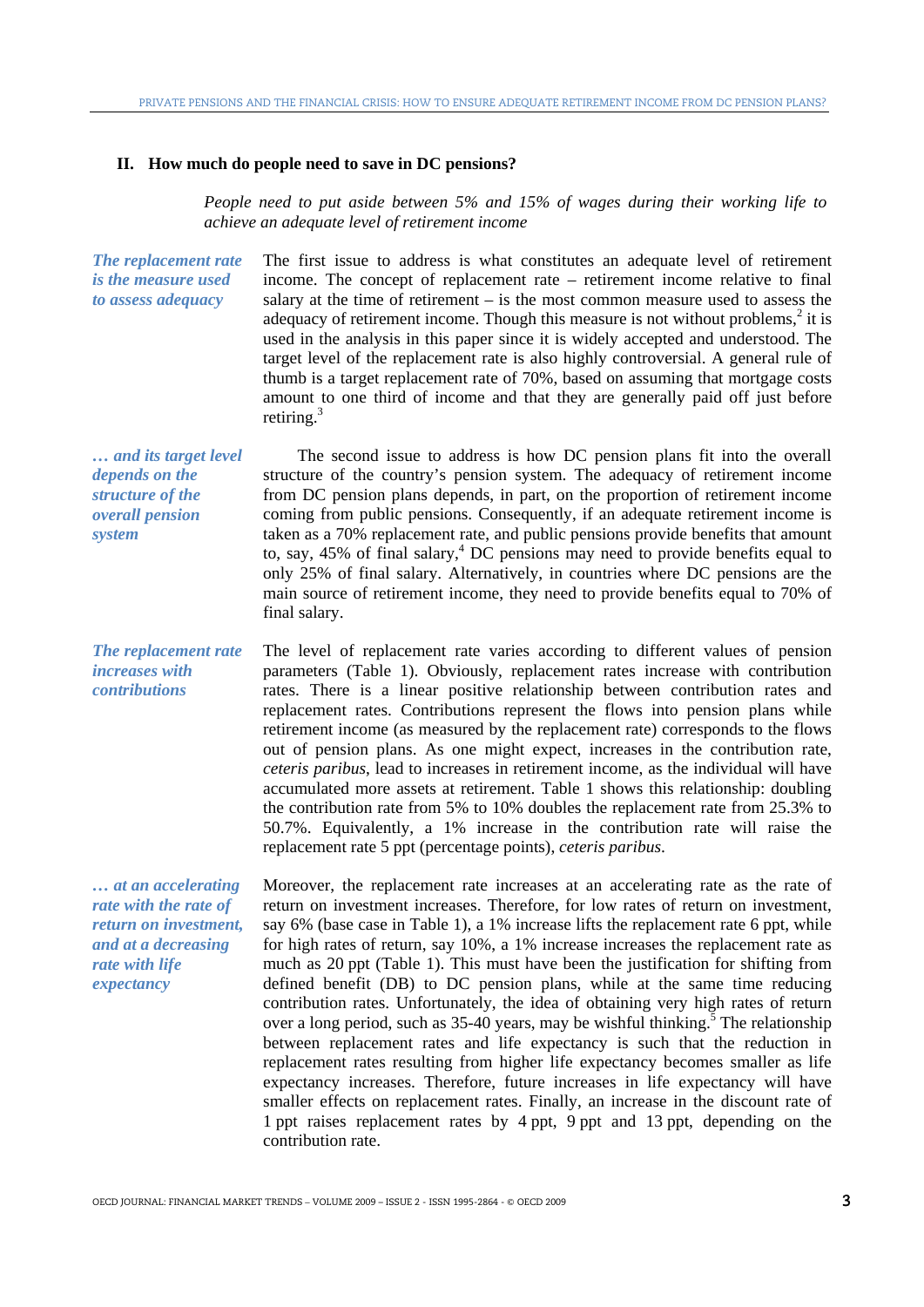| Contribution | Base | Rate of return on investments (%) |      |       |       |       | Life expectancy at retirement<br>$#$ of years) |       |      |      | Interest rate<br>(discount rate) |      |      |
|--------------|------|-----------------------------------|------|-------|-------|-------|------------------------------------------------|-------|------|------|----------------------------------|------|------|
| rate         | case |                                   |      |       |       | 10    |                                                | 10    | 15   | 25   | 30                               | 3.5  | 5.5  |
| 5            | 25.3 | 20.4                              | 31.7 | 40.0  | 50.9  | 65.2  | 84.1                                           | 41.7  | 30.7 | 22.2 | 20.2                             | 23.2 | 27.6 |
| 10           | 50.7 | 40.9                              | 63.4 | 80.1  | 101.8 | 130.5 | 168.3                                          | 83.3  | 61.4 | 44.5 | 40.5                             | 46.4 | 55.2 |
| 15           | 76.0 | 61.3                              | 95.1 | 120.1 | 152.8 | 195.7 | 251.4                                          | 125.0 | 92.1 | 66.7 | 60.7                             | 69.6 | 82.7 |

| Table 1. Replacement rate outcomes for given values of several pension parameters |  |  |
|-----------------------------------------------------------------------------------|--|--|
|                                                                                   |  |  |

*Notes:* (1) the base case corresponds to individuals entering the workforce at age 25, working steadily for 40 years and retiring at age 65. Wages grow annually according to productivity growth of 1.75% and 2% inflation. Returns on portfolio investment are assumed to be 6% annually in nominal terms. Finally, in order to calculate replacement rates, the exercise assumes that at retirement individuals buy an immediate life annuity. The annuity payment is determined by the value of assets accumulated at retirement, life expectancy set at 20 years, and a long-term riskless interest rate of 4.5% at the time of retirement.

*Source:* OECD calculations.

*retirement* 

*The contribution needed depends on the number of years contributing, the number of years expected to be in*  The final step in this subsection is to evaluate the amount of wages needed to save for retirement, *i.e.* the contribution rate, to achieve a certain retirement income given changes in the main parameters of pension systems. This contribution effort depends on the rate of return on investments, the number of years contributing, which in turn is determined by the age entering the labour market and the age retiring, and the number of years expected to be spent in retirement, which is determined by life expectancy. The relationship between the number of years contributing and the number of years in retirement is crucial to assess the adequacy of income.

*… the return on investment, interest rates, and life expectancy*  Varying the parameters of the pension system will change the level of contribution necessary to achieve a certain replacement rate. Table 2 also shows the contribution rate necessary to achieve a target replacement rate of 25%, 50% or 70% at retirement for different rates of return on investment, interest rates, different life expectancy at retirement and different number of years contributing – either by joining the labour market earlier or by postponing retirement.

#### **Table 2. Contribution rate needed to achieve a target replacement rate given different rates of return on investment, interest rates and life expectancy**

|                            |              |      |      | Rate of return on investments (%) |     |     |      |      | Interest rate - Discount rate |      |     | Life expectancy at retirement<br>$#$ of years) |      |      |
|----------------------------|--------------|------|------|-----------------------------------|-----|-----|------|------|-------------------------------|------|-----|------------------------------------------------|------|------|
| <b>Target</b><br><b>RR</b> | Base<br>case | 5    |      |                                   | 9   | 10  | 2.5  | 3.5  | 5.5                           | 6.5  | 10  | 15                                             | 25   | 30   |
| 25                         | 5.2          | 6.4  | 4.1  | 3.3                               | 2.6 | 2.0 | 6.1  | 5.6  | 4.8                           | 4.5  | 3.1 | 4.3                                            | 5.9  | 6.5  |
| 50                         | 10.3         | 12.8 | 8.2  | 6.5                               | 5.1 | 4.0 | 12.1 | 11.2 | 9.6                           | 8.9  | 6.3 | 8.5                                            | 11.8 | 12.9 |
| 70                         | 14.4         | 17.9 | 11.5 | 9.1                               | 7.2 | 5.6 | 17.0 | 15.6 | 13.4                          | 12.5 | 8.8 | 11.9                                           | 16.5 | 18.1 |

*Notes:* (1) the base case corresponds to individuals entering the workforce at age 25, working steadily for 40 years and retiring at age 65. Wages grow annually according to productivity growth of 1.75% and 2% inflation. Returns on portfolio investment are assumed to be 6% annually in nominal terms. Finally, in order to calculate replacement rates, the exercise assumes that at retirement individuals buy an immediate life annuity. The annuity payment is determined by the value of assets accumulated at retirement, life expectancy set at 20 years and a long-term riskless interest rate of 4.5% at the time of retirement.

*Source:* OECD calculations.

# *Contributions needed fall with higher rate of returns on*

The impact on required contributions of changes in the rate of return on investment is higher the lower the rate of return. In this context, for lower rates of return, say 5%, a 1 ppt increase in the rate of return decreases the contribution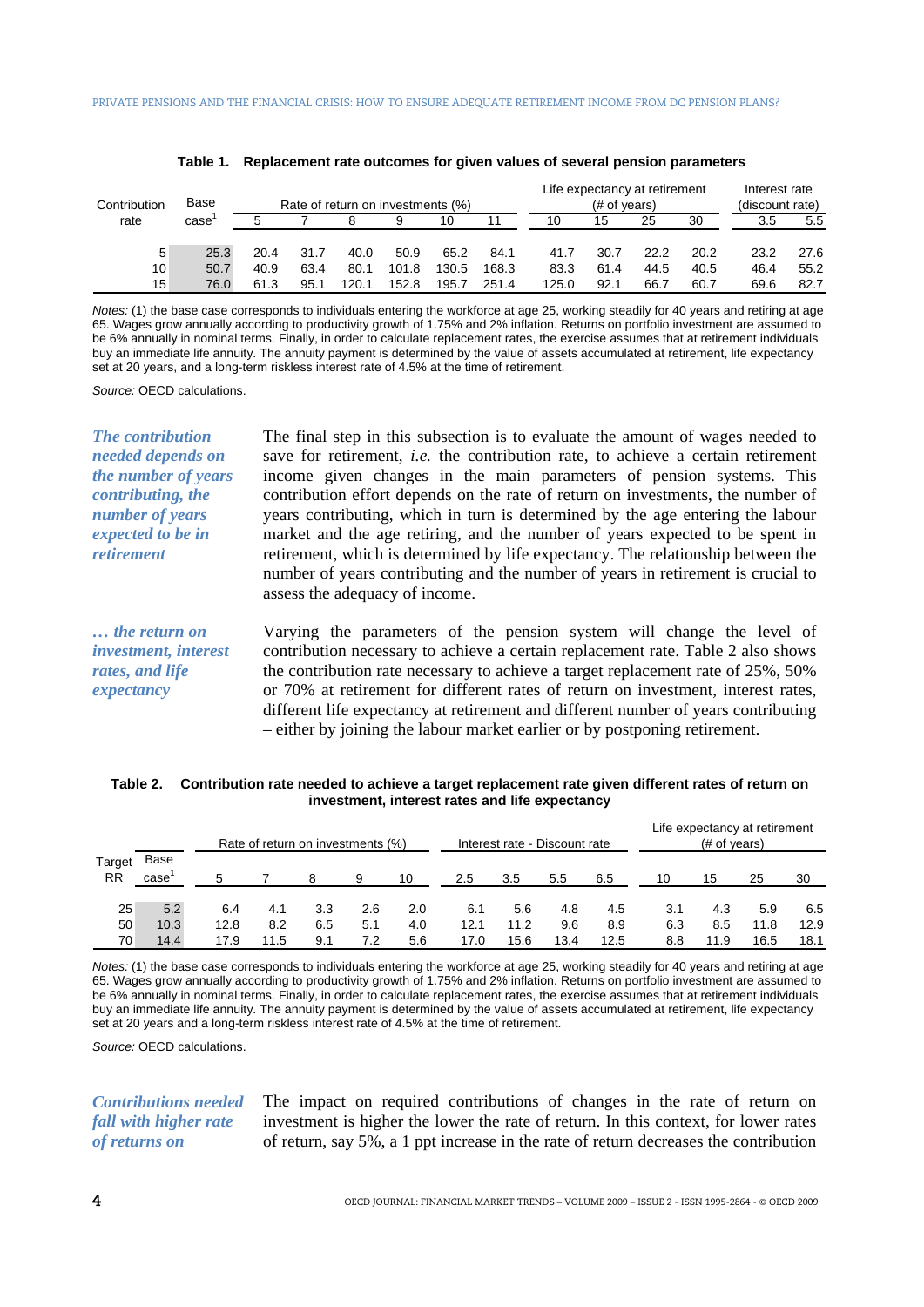| <i>investment</i> | rate necessary to achieve a target replacement rate of 50% by almost 3 ppt. By            |
|-------------------|-------------------------------------------------------------------------------------------|
|                   | contrast, for higher rates of return, say 9%, a 1 ppt increase in the rate of return      |
|                   | decreases the contribution rate necessary to achieve a target replacement rate of         |
|                   | 50% by 1.3 ppt. Table 2 also shows that the impact on contribution rates is               |
|                   | smaller the smaller the target replacement rate $(e.g. 25\%)$ , and <i>vice versa</i> for |
|                   | higher target replacement rates $(e.g. 70\%)$ .                                           |

*…and with higher discount rates*  Higher discount rates reduce the contribution effort. As interest rates increase, the annuity conversion factor falls. As a result of lower annuity conversion factors, the amount of retirement income that an immediate life annuity bought at retirement will provide increases. Comparatively, the impact of a 1 ppt change in interest rates on the contribution effort is smaller than the impact of a 1 ppt change in rate of returns on investment.

*… and higher life expectancy, but at a decreasing rate*  Increases in life expectancy increase the contribution rate needed to achieve a certain level of retirement income. However, this increase is not linear as the increase in contribution rates needed is lower the higher the life expectancy. For example, looking at Table 2 (second panel), the contribution rate almost doubles when life expectancy doubles from 10 to 20 years, yet it increases only by approximately one third when life expectancy doubles from 20 to 30 years. This is an interesting result because it implies that as life expectancy becomes higher, the contribution effort required to maintain the same target replacement rate falls.

*There is a need to put aside 5% to 15% of wages*  Thus, depending on the target replacement rate there is a need to put aside a meaningful amount of wages to finance retirement – somewhere between 5% and 15%. Additionally, as life expectancy increases, the contribution effort required to maintain the adequacy of retirement income becomes less taxing.

> Lengthening the contribution period by postponing retirement is the more efficient *approach to increase retirement income*

| <b>Adequacy is linked to</b><br>the relationship<br>between years saving<br>for retirement and<br>years in retirement | A key relationship used to assess the adequacy of retirement income is the<br>number of years savings for retirement relative to the number of years in<br>retirement. The higher this ratio, the higher the contribution effort required to<br>achieve a target replacement rate and <i>vice versa</i> . The impact of the length of the<br>period contributing to DC plans or saving for retirement on the contribution rate<br>is negative. The longer the contributing period, the smaller the contribution effort<br>necessary to achieve the same target level of retirement income. Table 3 shows<br>that as people contribute for one or five years longer, the contribution rate needed<br>to keep the same replacement rate $-$ the contribution effort $-$ falls. |
|-----------------------------------------------------------------------------------------------------------------------|------------------------------------------------------------------------------------------------------------------------------------------------------------------------------------------------------------------------------------------------------------------------------------------------------------------------------------------------------------------------------------------------------------------------------------------------------------------------------------------------------------------------------------------------------------------------------------------------------------------------------------------------------------------------------------------------------------------------------------------------------------------------------|
| <b>Years of saving</b><br><i>increase by starting</i><br>to save earlier or by<br>postponing<br><i>retirement</i>     | However, the magnitude of the change in the contribution rate depends on<br>whether the change in the number of years contributing is due to joining the<br>labour market earlier or to postponing retirement. Focusing on the relationship<br>between the number of years contributing and the number of years in retirement,<br>postponing retirement one year affects in the right direction both the numerator –<br>by increasing the number of years saving for retirement $-$ and the denominator $-$<br>by decreasing the number of years in retirement – reinforcing the positive effect<br>of saving for retirement for one more year. Joining the labour force a year earlier                                                                                      |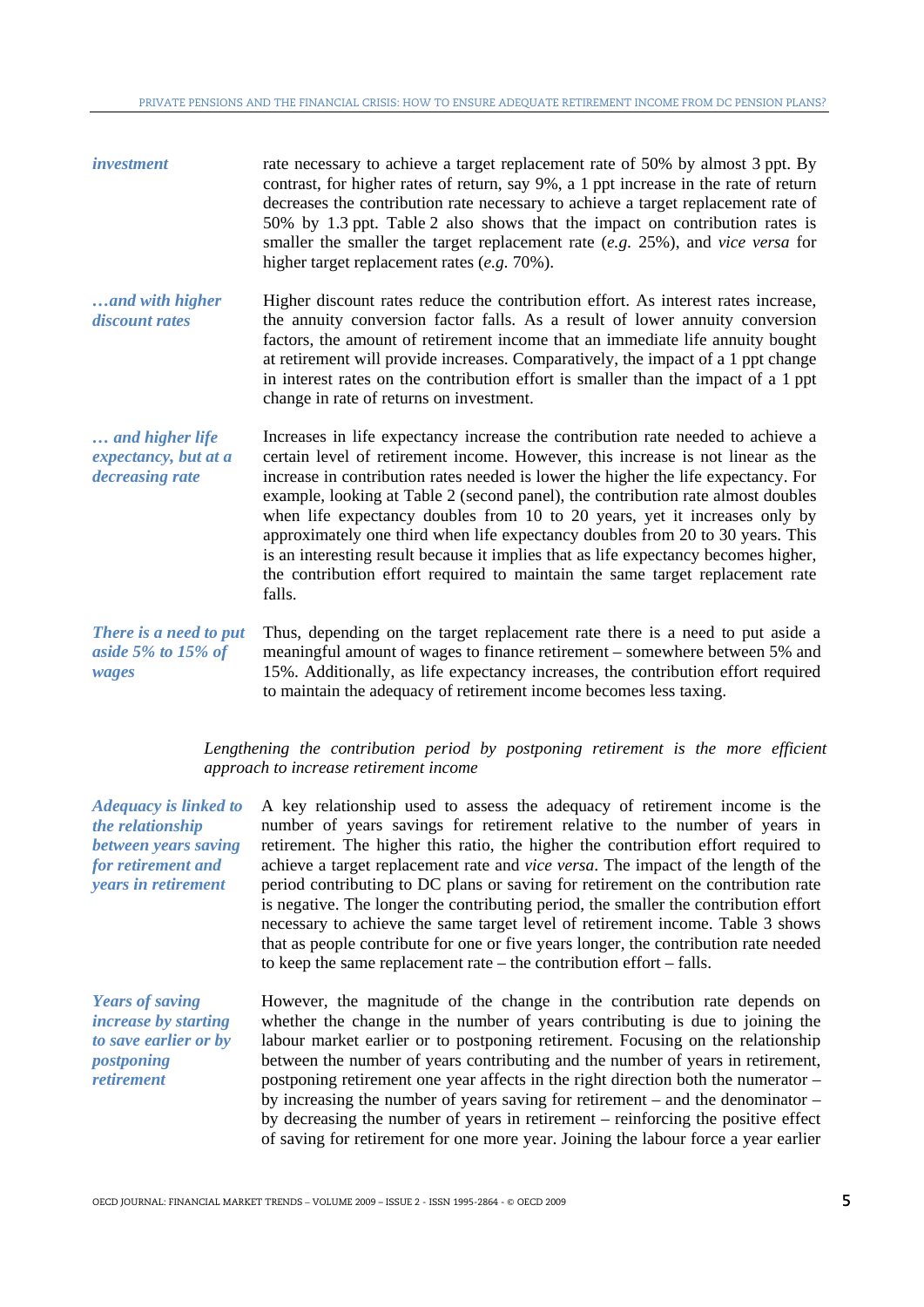increases only the numerator. Therefore, increases in the number of years contributing for retirement by postponing retirement has a larger impact on contribution rates because the number of years in retirement decreases as well. Assuming 40 years of contributions to finance retirement and a target replacement rate of 50%, increasing the period contributing by one year by postponing retirement reduces the contribution effort by more than ½ ppt from 10.3% to 9.6% (Table 3). Increasing the contribution period by joining the labour market one year earlier requires a contribution effort of 9.9% instead of 10.3%, less than ½ ppt.

|                     |                           | Increase in the length of the<br>period contributing by |       |                          |       |  |  |
|---------------------|---------------------------|---------------------------------------------------------|-------|--------------------------|-------|--|--|
| Target<br><b>RR</b> | Base<br>case <sup>1</sup> | Joining labour<br>market earlier                        |       | Postponing<br>retirement |       |  |  |
|                     |                           | vear                                                    | 5 vrs | vear                     | 5 yrs |  |  |
| 25                  | 5.2                       | 5.0                                                     | 4.3   | 4.8                      | 3.6   |  |  |
| 50                  | 10.3                      | 9.9                                                     | 8.6   | 9.6                      | 7.1   |  |  |
| 70                  | 144                       | 13.9                                                    | 12 1  | 13.5                     |       |  |  |

### **Table 3. Contribution effort given different lengths of the period contributing**

*Notes:* (1) The base case correspond s to individuals entering the workforce at age 25, working steadily for 40 years and retiring at age 65. Wages grow annually according to productivity growth of 1.75% and 2% inflation. Returns on portfolio investment are assumed to be 6% annually in nominal terms. Finally, in order to calculate replacement rates, the exercise assumes that at retirement individuals buy an immediate life annuity. The annuity payment is determined by the value of assets accumulated at retirement, life expectancy set at 20 years and a long-term riskless interest rate of 4.5% at the time of retirement.

*Source:* OECD calculations.

#### **III. How can the impact of negative market conditions at the time of retirement be alleviated?**

| <b>Changing market</b><br><i>conditions lead to</i><br><i>volatile retirement</i><br><i>income from DC</i><br>plans | Depending on the market conditions at the time of retirement, retirement income<br>from DC pension plans can be quite volatile. The current financial and economic<br>crisis has highlighted the importance of market conditions at the time of<br>retirement for the retirement income from DC pension plans. For example, two<br>people with the same employment histories <i>i.e.</i> the same number of years<br>contributing to a DC plan and the same contribution rate, wage growth profile and<br>retirement age, would enjoy very different retirement incomes depending on<br>whether they retired at the end of 2007 versus the end of 2008. This difference in<br>retirement income is the result of different market conditions prevailing in these<br>two years. <sup>6</sup> |
|---------------------------------------------------------------------------------------------------------------------|---------------------------------------------------------------------------------------------------------------------------------------------------------------------------------------------------------------------------------------------------------------------------------------------------------------------------------------------------------------------------------------------------------------------------------------------------------------------------------------------------------------------------------------------------------------------------------------------------------------------------------------------------------------------------------------------------------------------------------------------------------------------------------------------|
| <b>Guarantees and</b><br>investment default<br><i>options may address</i><br><i>this volatility</i>                 | Policy has focused on whether guarantees and default investment options would<br>reduce this volatility in retirement income. The volatility of retirement income due<br>to the timing of retirement has led policy makers and regulators to consider<br>changes in the design of DC pension plans. For example, they are revisiting the<br>appropriateness of introducing guarantees in DC pension plans, in particular<br>guaranteed minimum returns. Additionally, they are examining the benefits of<br>requiring life-cycle strategies as default investment strategies.                                                                                                                                                                                                               |
| <b>Using hypothetical</b><br>replacement rates<br>from DC plans, this                                               | Consequently, this section examines the volatility of retirement income derived<br>from DC pension plans and whether having minimum return guarantees and/or<br>life-cycle investment strategies would have reduced such volatility. For this                                                                                                                                                                                                                                                                                                                                                                                                                                                                                                                                               |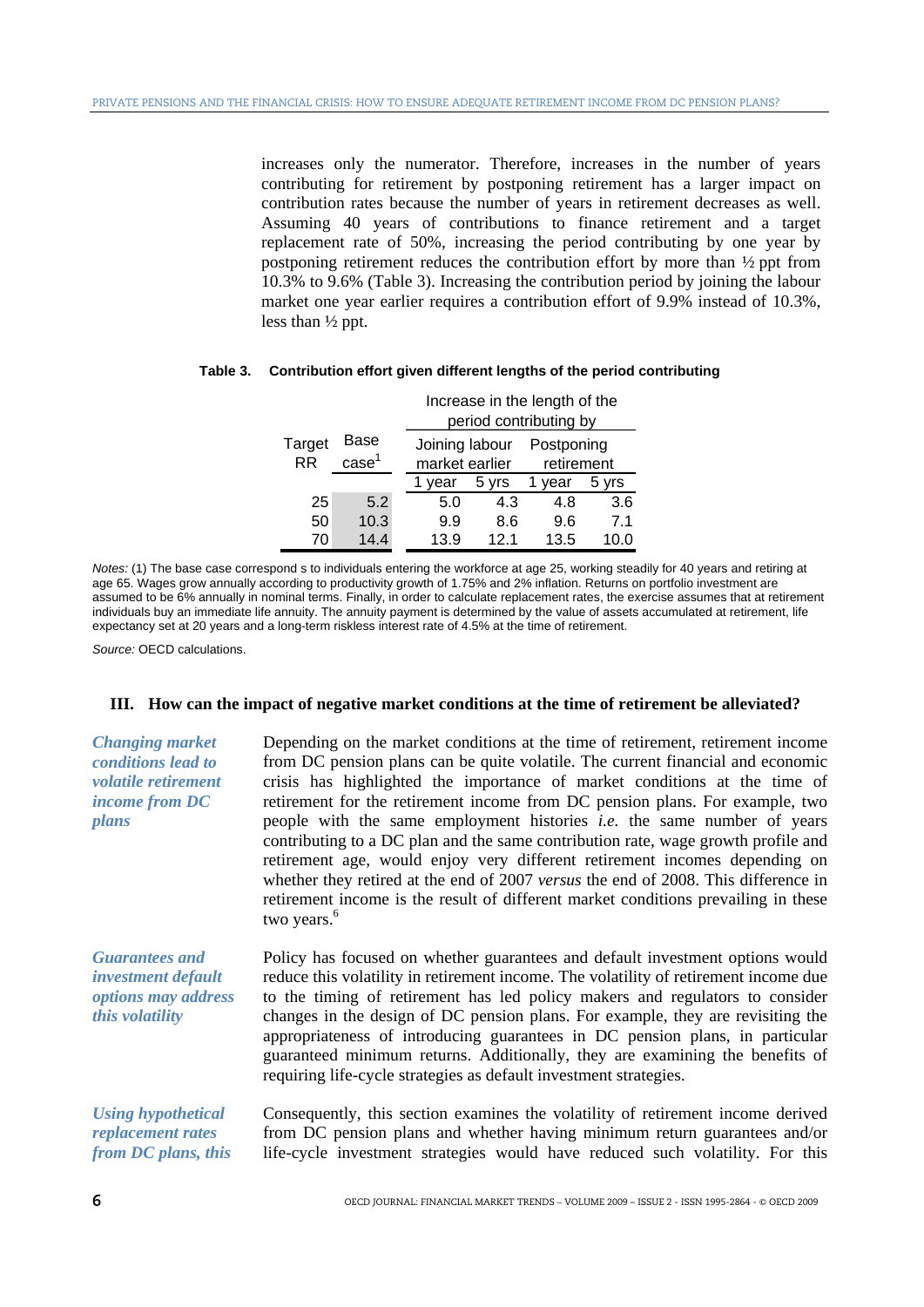*section assesses the magnitude of the market impact and the effectiveness of those measures* 

purpose, this section constructs hypothetical replacement rates for individuals with the same labour histories but retiring in different years from the 1940s until 2008 using historical data on equity and fixed income returns, as well as inflation for Japan and the United States.<sup>7</sup> The following policy issues are addressed:  $i$ ) the magnitude of the impact of the timing of retirement on retirement income; *ii)* whether introducing minimum guaranteed returns and/or a life-cycle investment strategy as an alternative default option would smooth out fluctuations in retirement income; and *iii)* whether individuals would have been better off with a pension system that guarantees at least the growth of wages in nominal terms.<sup>8</sup>

# *Different market conditions at the time of retirement create a lot of volatility in retirement income from DC pensions*

*The impact of the time at which people retire on retirement income from DC plans can be quite large* 

*For example, the different market conditions prevailing in 2007 and 2008 could have meant a drop in replacement rates close to 10 ppt*

The impact that the time at which people retire has on their retirement income can be quite large. Figure 1 shows the hypothetical replacement rate in DC pension plans of individuals sharing the same work history but retiring in different years and thus being exposed to different market conditions.<sup>9</sup> The first cohort retires in 1940 and the last cohort retires at the end of 2008. As a result of being exposed to different market conditions, two individuals with the same labour histories but retiring in two different years (*e.g.* 2007 and 2008) would have markedly different replacement rates (see the analysis in Figure 1).

The different market conditions prevailing in 2007 and 2008, *i.e.* the market crash of 2008, could have led to a drop in replacement rates of almost 10 ppt. For example, an individual in the United States lucky enough to have reached retirement age (65 years old) in 2007 would have enjoyed a replacement rate equal to 24%, while the unlucky individual reaching the age of 65 at the end of 2008 would have enjoyed a replace rate of only 15%. Hypothetical replacement rates in Japan would have also been lower in 2008 compared to 2007. In the United States, people retiring in 1999 would have enjoyed the highest replacement rate ever from DC plans, around 39%, while those who reached retirement age just a few years later in 2002 would have enjoyed a replacement rate of 22%, a drop of 17 ppt. It is interesting to note that the large drop in replacement rates in the early 2000s did not produce as much of a backlash against DC pension plans as the fall in 2008. In the early 2000s, replacement rates fell from quite high levels back to previous levels. The high replacement rates of the late 1990s could have been perceived as positive outliers. In comparison, the large drops in replacement rates in 2008 to very low (below average) levels could be seen as negative outliers. The case of Japan is quite noteworthy: hypothetical replacement rates could have fallen as much as 30 ppt back in the early 1990s. But, most importantly, the lost decade of market losses and negative inflation would have had a very negative impact on replacement rates from DC plans. The question that comes to mind is whether the United States and Europe are heading for a lost decade like Japan in the 1990s, making saving in DC pension plans very unattractive, or whether a strong recovery in the markets will arrive sooner rather than later.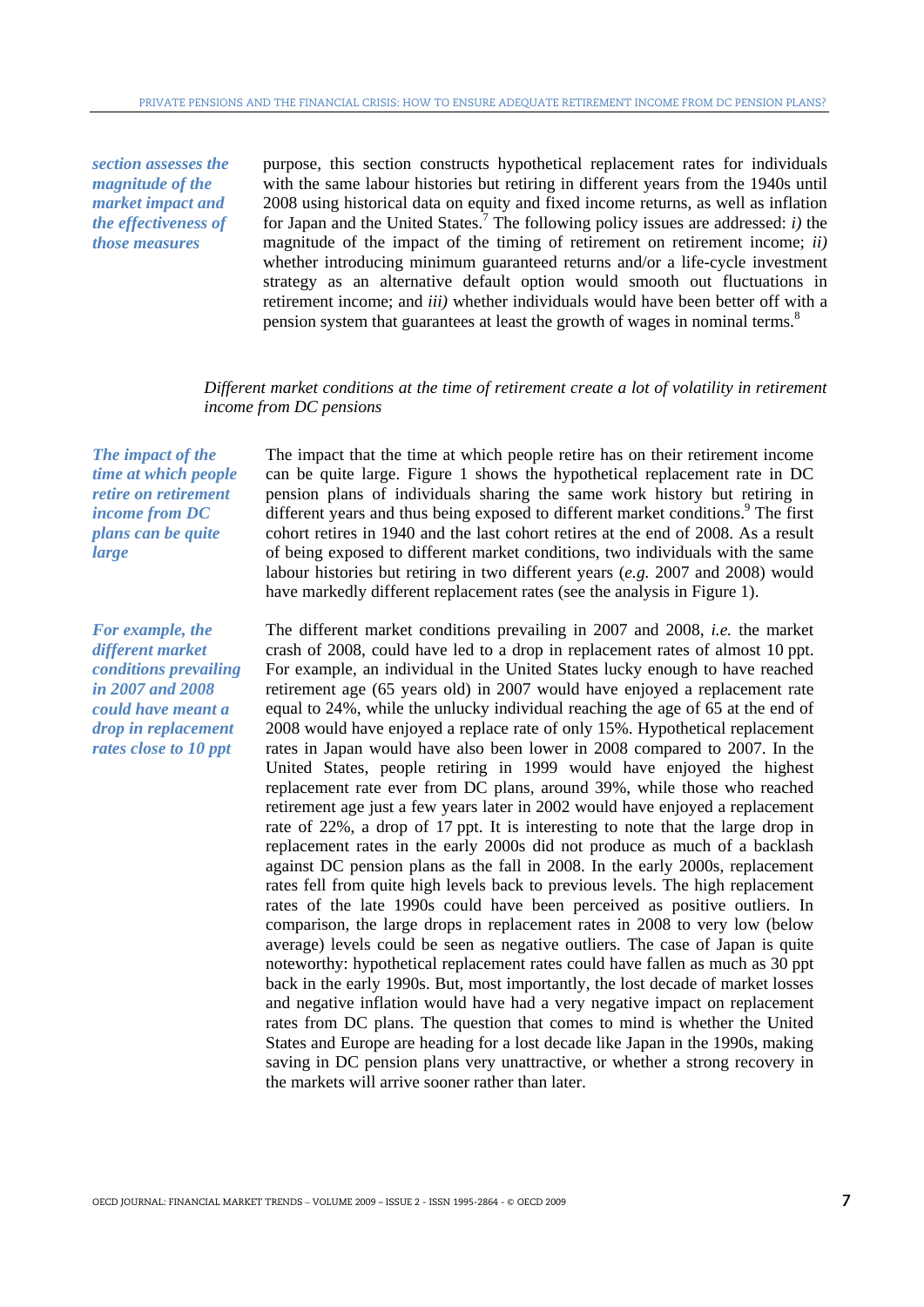

**Figure 1. Hypothetical replacement rates in DC pension plans for Japan & USA** 

*Notes*: Hypothetical replacement rates correspond to cohorts retiring at the age of 65 between 1940 and 2008 after having contributed 5% of their wages steadily over 40 years. Their contributions were invested in a fixed portfolio of 40% in domestic government bonds and 60% in domestic equities. Inflation is actual inflation. People buy a life annuity at retirement priced on the basis of the prevailing long-term government bond yields at the time of retirement and a life expectancy of 20 years.

*Source:* OECD calculations.

*Such large drops and variations could make the difference between adequate retirement income and poverty*

Such large drops and variations in replacement rates could make the difference between having an adequate retirement income and living in poverty. Consequently, in order to address this variability in replacement rates due to the timing of retirement, several proposals to redesign DC pension plans have been put forth. They include the introduction of minimum return guarantees and default investment options. An example of the latter is life-cycle investment in which the allocation in risky assets, in this case equities, falls as individuals get closer to retirement age.

#### *Minimum return guarantees reduce the volatility in replacement rates but at a high cost*

*Volatility could be reduced by introducing minimum return guarantees* 

One approach to reduce the variability in replacement rates due to the timing of retirement could be to introduce minimum return guarantees. To explore this possibility, Figure 2 shows the same hypothetical replacement rates as before, together with the hypothetical replacement rates for different cohorts retiring at age 65 from 1940 until 2008, when a minimum return guarantee of either 4% or 6% is assumed. Obviously, return guarantees are costly. Therefore, the hypothetical replacement rates incorporating minimum return guarantees also incorporate a "haircut" in good times.<sup>10</sup>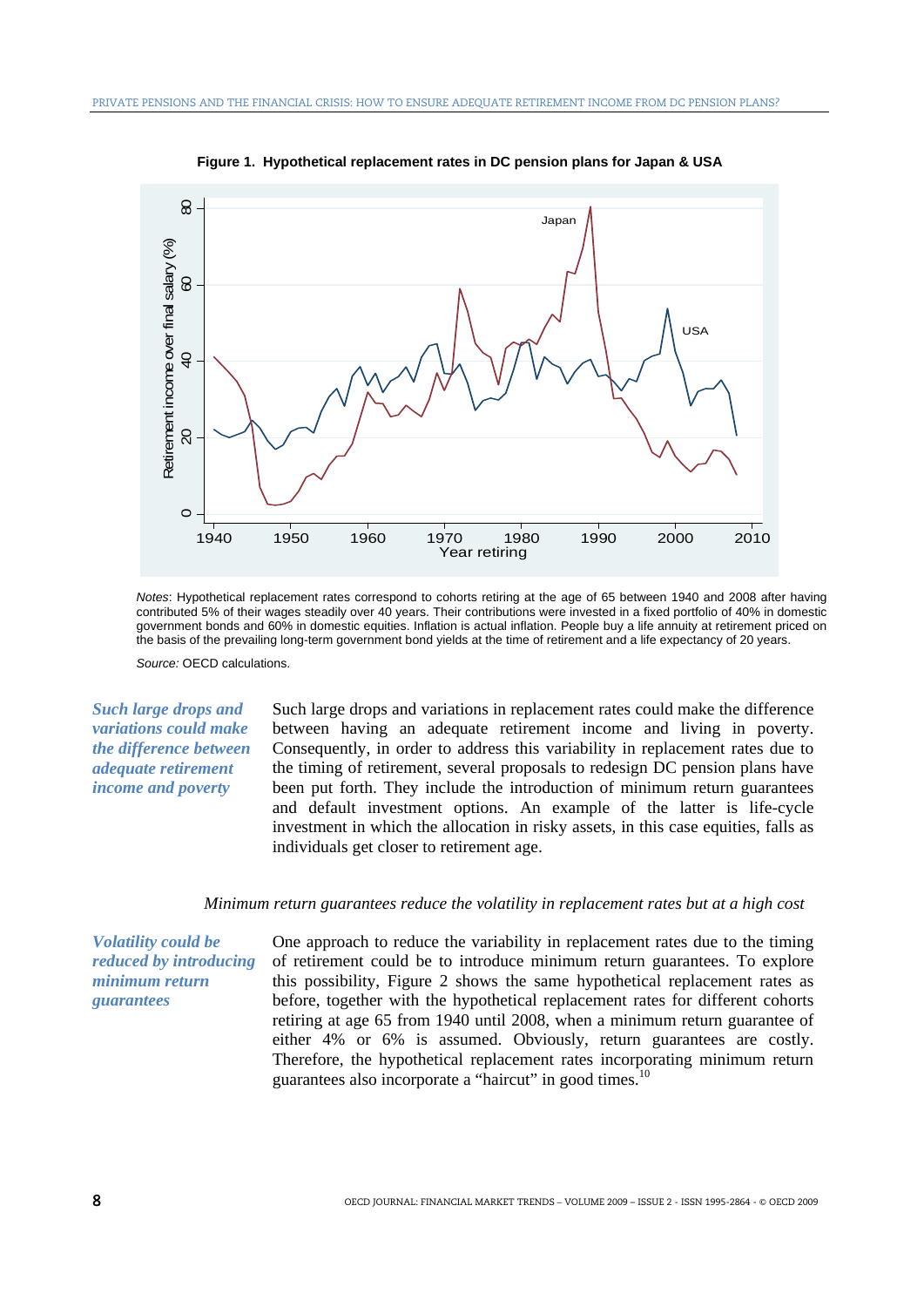

**Figure 2. Hypothetical replacement rates in DC pension plans for Japan & USA** 

*Notes:* Hypothetical replacement rates correspond to cohorts retiring at the age of 65 between 1940 and 2008 after having contributed 5% of their wages steadily over 40 years. Their contributions were invested in a fixed portfolio of 40% in domestic government bonds and 60% in domestic equities. Inflation is actual inflation. People buy a life annuity at retirement priced on the basis of the prevailing long-term government bond yields at the time of retirement and a life expectancy of 20 years.

*Source:* OECD calculations.

*Minimum return guarantees do indeed reduce the volatility in replacement rates*

Introducing minimum return guarantees does indeed reduce the volatility in replacement rates. Minimum return guarantees succeed in setting a floor on replacement rates, but this floor will not be binding unless the minimum guaranteed return is set quite high (*e.g.* 6% or higher). The results below show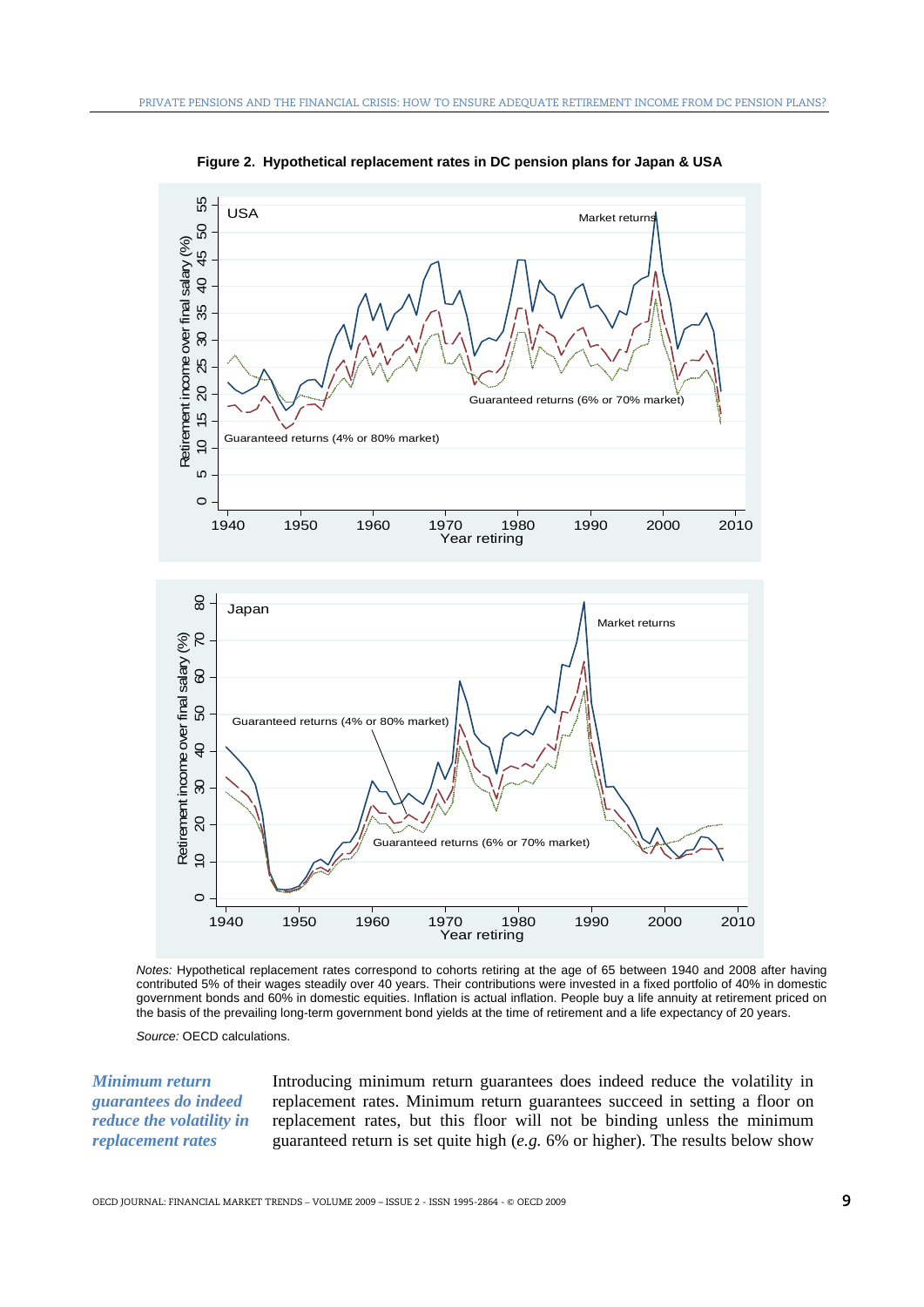that guaranteed returns of less than 4% would have never yielded replacement rates over the sample period higher than those that could be obtained by a fixed portfolio with 60% invested in equities and 40% in bonds. Guaranteed returns equal to 4% would have provided higher retirement income than the fixed portfolio from 1940 until the early 1950s. Guaranteed returns equal to 6% would have provided a binding floor up to the early 1980s, but would have missed the big upturn in equities over the next 25 years. Replacement rates in 2008 would have been higher in the fixed portfolio allocation than with a guaranteed minimum return of 6% because of the upswing in equities over the previous 25 years.

Yet, only relatively high minimum return guarantees would reduce market fluctuations in replacement rates and, at the same time, provide replacement rates somewhat comparable to market replacement rates. Only minimum return guarantees well above the riskless rate of return would work. Unfortunately, only insurers willing to bear more risk than the average market aversion to risk (*i.e.* more than other investors) could guarantee such high guarantee returns,

*Yet, only relatively high minimum return guarantees would work* 

*An additional guarantee is to provide returns equal to nominal wage growth* 

*Theoretical replacement rates from DC plans returning nominal wage growth would have been lower except in periods of high wage inflation (1970s)* 

An additional guarantee in DC pension plans worth examining is to provide returns equal to nominal wage growth. The theoretical internal rate of return of pay-as-you-go (PAYG) financed pension arrangements is nominal wage growth. However, due to political increases in benefit rights, the rate of return on PAYG plans may in practice be higher. Nevertheless, it is worth comparing the hypothetical replacement rates of DC plans based on market returns for a fixed portfolio with the hypothetical replacement rates of a DC plan based on returns equal to nominal wage growth (Figure 3).

which raises the issue of counterparty risk (Munell, 2009).

Hypothetical replacement rates from DC plans returning nominal wage growth on investments would have failed to match those of DC pension plans based on market rates. As a result of inflation and wage moderation since the mid-1980s, replacement rates actually would have been higher in DC plans yielding market returns than in DC plans yielding returns equal to nominal wage growth. Only in the era of high inflation and wage growth (the 1970s) would the theoretical replacement rates of DC plans matching nominal wage growth have been higher than those of DC plans earning market returns. Therefore, unless market returns are dismal (*i.e.* a long-lasting depression, Japan 1990s style) or wage inflation is high (obviously not a policy to endorse), market conditions may deliver higher replacement rates than DC plans based on nominal wage growth.

*Default options like life-cycle investment policies would have succeeded in reducing the magnitude of the impact of the timing of retirement* 

*Life-cycle investment strategies would have reduced the impact of timing*

Life-cycle investment strategies would have reduced the magnitude of the impact of the timing of retirement when compared to fixed portfolio strategies but would have failed to fully remove it (Figure 3).<sup>11</sup> For example, when using life-cycle investment strategies, the replacement rate of persons in the United States who would have retired at the end of 2008 would have been 19% compared to 22% in 2007, just a 3 ppt drop. Conversely, the drop in replacement rate when assuming a fixed portfolio investment strategy would have been from 28% to 19%.<sup>12</sup>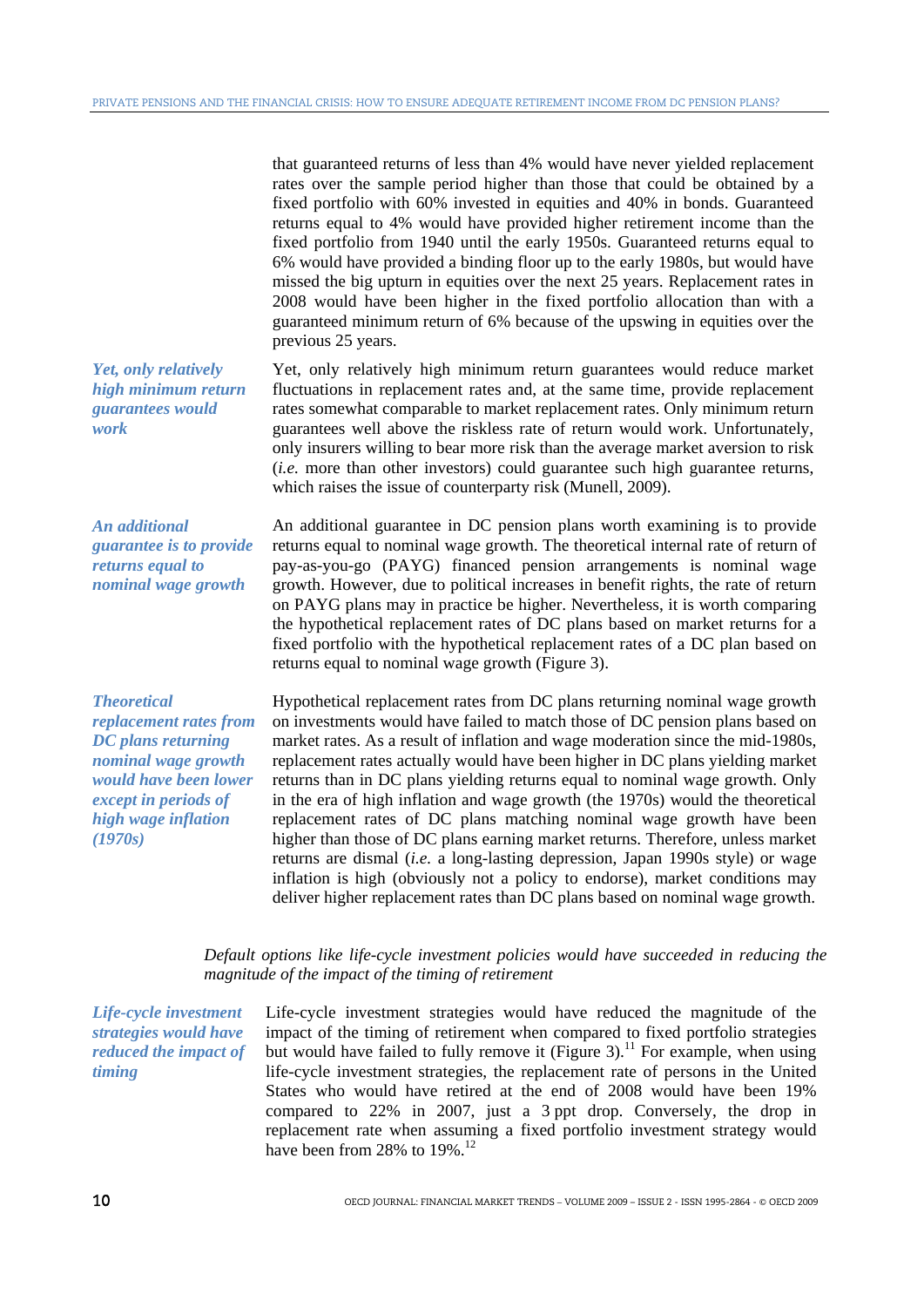*However, they may have resulted in lower replacement rates during market upswings* 

However, life-cycle investment strategies may have resulted in lower replacement rates for those individuals who would have retired during the market upswing. Additionally, life-cycle investment strategies may tend to reduce the average replacement rate, increasing the contribution effort needed to achieve the same target replacement rate than with a fixed portfolio strategy.<sup>13</sup>



**Figure 3. Replacement rates with life-cycle and fixed allocation investment strategies** 

*Source:* OECD calculations.

*Notes:* Replacement rates shown correspond to cohorts retiring at the age of 65 between 1940 and 2008 after having contributed 5% of their wages steadily over 40 years. Their contributions were invested in a fixed portfolio of 50% in domestic government bonds and 50% in domestic equities. Inflation is actual inflation. People buy a life annuity at retirement priced according to the prevailing long-term interest rates of government bonds at the time of retirement and a life expectancy of 20 years.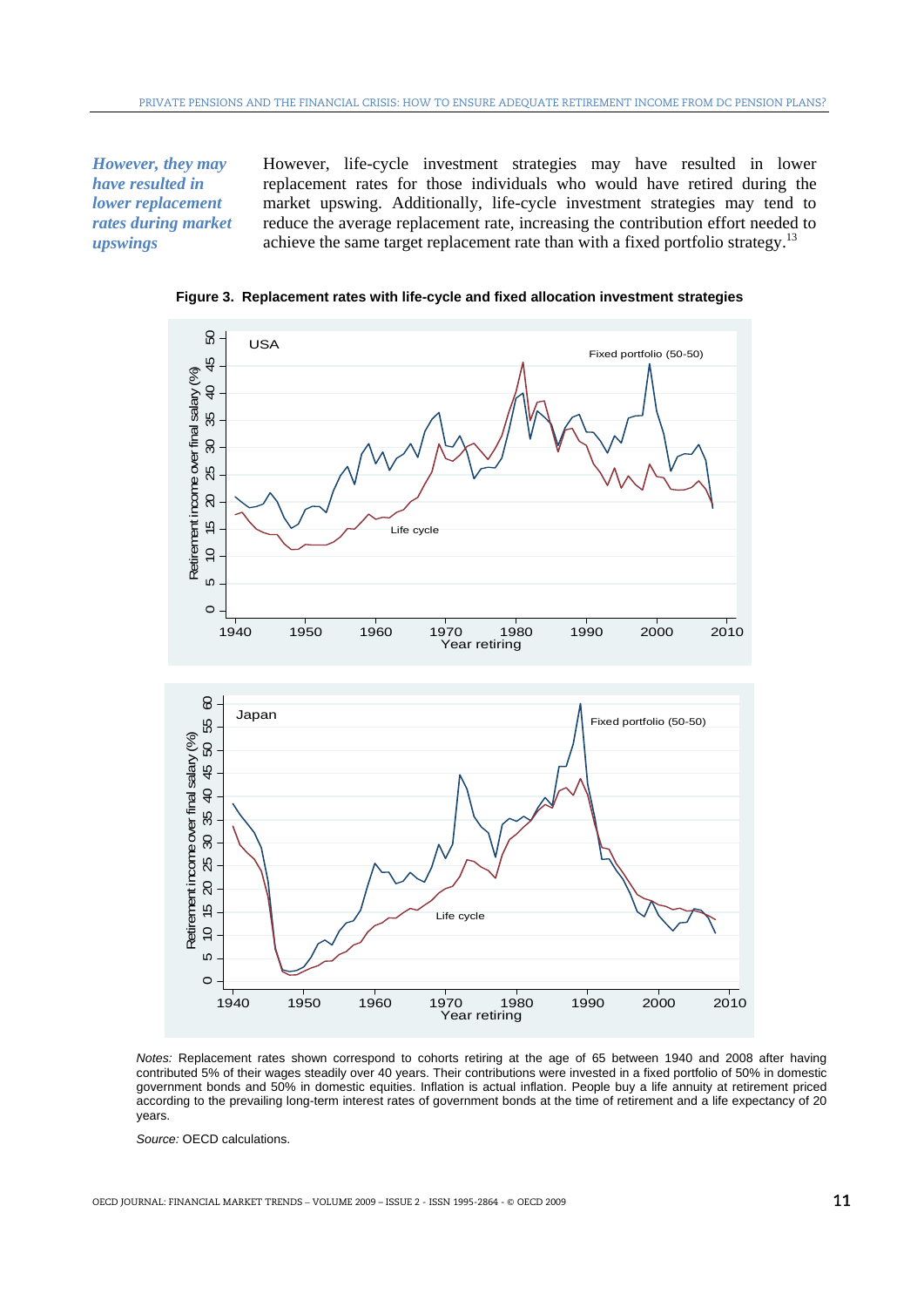*The threat posed by varying market conditions to retirement income can be alleviated by guarantees and lifecycle investment strategies* 

This section has shown that the threat posed by varying market conditions at the time of retirement to retirement income from DC pensions is not negligible. The difference in replacement rates can be quite large, for example, 10 ppt when comparing 2008 with 2007. Minimum return guarantees and life-cycle investment strategies succeed in smoothing the fluctuations in replacement rates but at a cost. The level of the minimum guarantee has to be relatively high, which implies high costs and raises questions as to who would be willing to offer those guarantees. The use of life-cycle investment strategies means losing out on market upswings. Finally, a hypothetical DC pension plan paying a return equal to the growth in nominal wages would have failed to perform better than a DC pension plan fully exposed to market returns with a portfolio 60% invested in equities and 40% in bonds, except in periods of high inflation. In conclusion, countries where the main source of retirement income comes from DC pensions could introduce life-cycle investing as the default investment option to smooth out the fluctuations in replacement rates. Even though life-cycle strategies may not be optimal from a purely investment return point of view, they may achieve the goal of keeping replacement rates from falling too much when market conditions worsen.

## **IV. How can retirement income be protected during the payout phase?**

*The lack of inflation indexation could reduce the purchasing power of retirement income by as much as one third in 20 years*

*Private pensions may not always be indexed to inflation*  The purchasing power of pension benefits during retirement depends on whether they are indexed to inflation. In general, annuity products provide a constant periodic stream of income in nominal terms. This constant amount of pension benefits will buy less as prices increase. Consequently, with inflation, the purchasing power of fixed pension benefits falls during retirement. 14 Alternatively, public pension benefits are indexed to inflation in order to maintain the purchasing power of retirees. Fortunately, there are annuity products that provide inflationindexed pension benefits such as inflation-indexed life annuities.<sup>1</sup> *The lack of inflation indexing leads to pension purchasing power losses of as much as a third in just 20 years*  Assuming that pension benefits from DC plans are not indexed to inflation, the purchasing power of those benefits could fall by as much as one third in just 20 years.16 Replacement rates measure retirement income relative to final salary. Therefore, for a constant periodic payment, the replacement rate will remain constant during retirement. However, this fixed amount of retirement income will not buy the same amount of goods because of inflation. As a result, a constant replacement rate hides a loss of purchasing power. Most central banks that target a specific inflation rate have a 2% target. But if actual inflation were at this level on average over a 20-year period, the purchasing power of a retirement income fixed in nominal terms (*i.e.* a constant nominal replacement rate during retirement) could fall by as much as one third (Table 4). The drop could be as much as 50% over a 35-year period. If inflation were to be 1 ppt higher, *i.e.* 3%, the loss of purchasing power could be as much as 45% in 20 years (Table 4).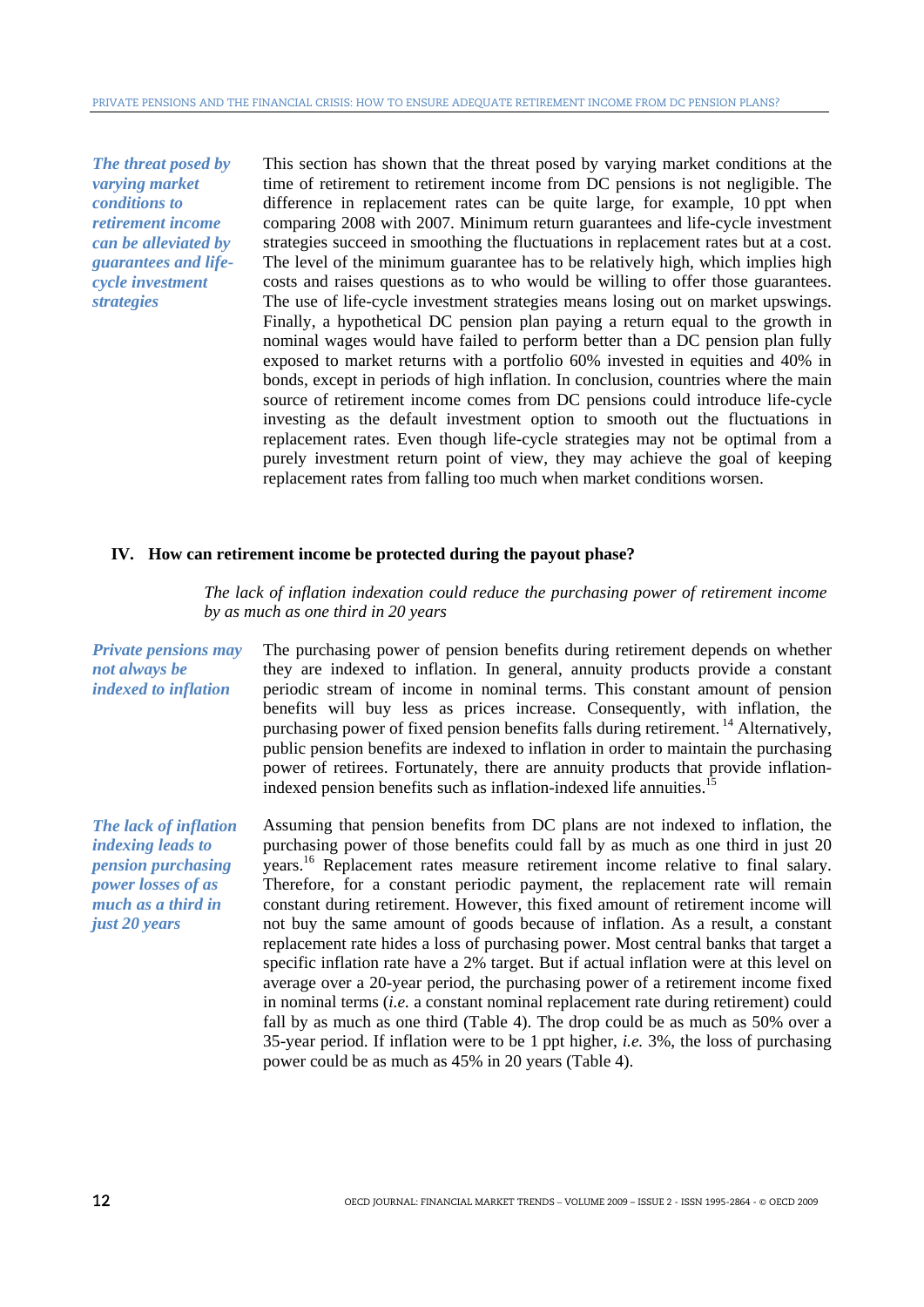|                                                               | 65    | 70   | 75   | 80   | 85   | 90   | 95   | 100  | 105  |
|---------------------------------------------------------------|-------|------|------|------|------|------|------|------|------|
| Fixed retirement income<br>(% final salary)                   | 25    | 25   | 25   | 25   | 25   | 25   | 25   | 25   | 25   |
| Purchasing power<br>(inflation=2%)<br>Fixed retirement income | 100.0 | 90.6 | 82.0 | 74.3 | 67.3 | 61.0 | 55.2 | 50.0 | 45.3 |
| (% final salary)<br>Purchasing power                          | 25    | 25   | 25   | 25   | 25   | 25   | 25   | 25   | 25   |
| (inflation=3%)                                                | 100.0 | 86.3 | 74.4 | 64.2 | 55.4 | 47.8 | 41.2 | 35.5 | 30.7 |
| Inflation-indexed retirement                                  |       |      |      |      |      |      |      |      |      |
| income (% final salary)<br>Purchasing power                   | 25.0  | 27.6 | 30.5 | 33.6 | 37.1 | 41.0 | 45.3 | 50.0 | 55.2 |
| (inflation=2%)                                                | 100   | 100  | 100  | 100  | 100  | 100  | 100  | 100  | 100  |

|  | Table 4. Purchasing power of retirement income during retirement |  |  |  |
|--|------------------------------------------------------------------|--|--|--|
|--|------------------------------------------------------------------|--|--|--|

*Source:* OECD calculations.

*To avoid such a loss, pension benefits from DC plans need to be indexed to inflation* 

Therefore, to avoid having retirement income from DC pension plans lose purchasing power during retirement, it is advisable to index it to inflation. However, this recommendation depends on the country context (Antolin, 2008). In countries where retirement income from DC plans is the main source of income to finance retirement, the need to index to inflation is greater than in countries where most of retirement income comes from public pensions, which are already indexed to inflation.

*However, indexing pension benefits to inflation requires a bigger saving effort*  However, indexing pension benefits to inflation requires a bigger saving effort. The saving effort (*i.e.* the contribution rate needed) to maintain the same target replacement rate independently of whether pensions are indexed to inflation needs to be higher when indexing pension benefits to inflation (in order to keep purchasing power constant). Table 5 shows that, as a result of indexing pension benefits to inflation, keeping the target replacement rate at 25% with an inflation rate of 2% requires the individual to contribute 1 ppt more every year. For target replacement rates of 50% and 70%, the contribution efforts are 1.9 ppt and 2.6 ppt higher respectively.

#### Table 5. Increase in contribution rates when pension benefits are indexed to inflation<sup>1</sup>

|                                | Replacement rate |      |      |  |  |
|--------------------------------|------------------|------|------|--|--|
|                                | 25               | 50   |      |  |  |
| Increase in contribution rates |                  |      |      |  |  |
| (percentage points)            | 0.93             | 1.86 | 2 61 |  |  |

*Notes:* (1) This is the increase in contribution rates necessary to maintain replacement rates during the first year in retirement equal, independently of whether pension benefits are indexed to inflation or not.

*Source:* OECD calculations.

*Combining life annuities with programmed withdrawals allows for a balance between flexibility, liquidity and bequest motives and protection from longevity risk*

*There are different ways of allocating assets accumulated to finance retirement* 

There are different ways of allocating assets accumulated to finance retirement (Antolin, 2008). Whether assets accumulated at retirement are used to buy a life annuity (fixed or variable), to finance a programmed withdrawal (fixed or variable), or any combination of these options may affect retirement income. This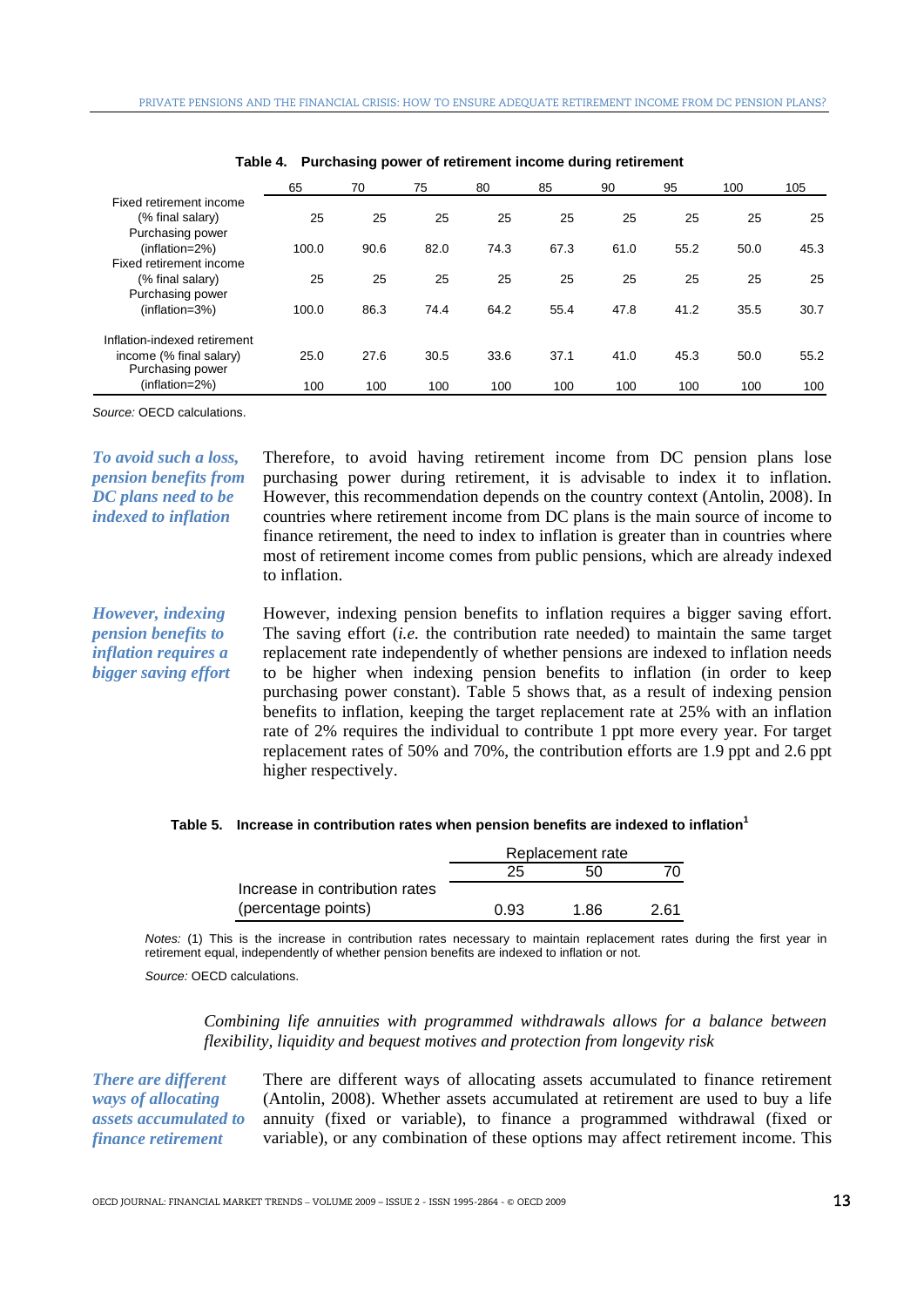section examines the impact on retirement income of five different payout options by looking at the retirement income relative to the final salary (*i.e.* the replacement rate) that retirees would receive at different ages (*i.e.* the age profile of replacement rates), as well as the accumulated retirement payments that would be received by retirees at each year in retirement (*i.e.* the age profile of accumulated payments).

*Assets accumulated at retirement could be used to buy life annuities*  Assets accumulated at retirement could be used to buy life annuities. The results in the previous two sections are based, in part, on the assumption that assets accumulated in pension accounts at retirement are used to buy an immediate *fixed life annuity*. Consequently, retirement savings are transformed into a periodic constant stream of income to finance retirement. This stream of income can be expressed in terms of final salary, which constitutes the replacement rate. However, Section III showed that fixed life annuities suffer a major potential problem: the purchasing power of that constant periodic stream of income falls over time as long as there is positive inflation. To overcome this weakness and maintain constant purchasing power, the individual could use the assets accumulated at retirement to buy an *inflation-indexed life annuity*.

*…and also to finance programmed withdrawals*  Assets accumulated at retirement could also be used to finance programmed withdrawals, which can take several forms. A *fixed programmed withdrawal* pays a periodic constant stream of income for a certain period. It can be calculated by dividing the assets accumulated at retirement by an annuity factor corresponding to an annuity certain.17 Alternatively, those assets could be used to finance a *variable programmed withdrawal* that pays a variable periodic stream of income. The periodic stream of income is variable because, every year, the amount of assets remaining, adjusted for portfolio gains the previous year, is divided by a changing life expectancy to obtain that year's payment. For example, one might assume the life expectancy at age 65 to be 20 years, that is, the person may live up to the age of 85. However, after reaching 85 the individual's life expectancy may be expected to be eight more years, bringing the age the person may be expected to live to 93. Both programmed withdrawals allow retirees to benefit from gains in portfolio investments. Moreover, as long as returns on investment are over and above inflation, both programmed withdrawals protect retirees from purchasing power losses resulting from inflation.

*Life annuities provide protection from longevity risk, while programmed withdrawals allow for flexibility, liquidity and bequests* 

Life annuities provide protection from longevity risk, while programmed withdrawals allow for flexibility, liquidity and bequests. Buying a life annuity at retirement is an irreversible decision under which retirees lose ownership of their accumulated assets, but they offload longevity risk to the annuity provider. Joining a programmed withdrawal permits retirees to keep control of their accumulated assets so that if they were to pass away earlier than expected, the remaining balances go to their spouses or heirs. However, under a programmed withdrawal, retirees bear the longevity risk. Additionally, in the case of a fixed programmed withdrawal, the downside risk of market returns falls on the pension fund, whereas the retiree bears the downside risk in the case of a variable programmed withdrawal. Finally, all payout options provide relative protection from inflation, apart from fixed life annuities. However, only inflation-indexed life annuities provide full guaranteed protection against inflation.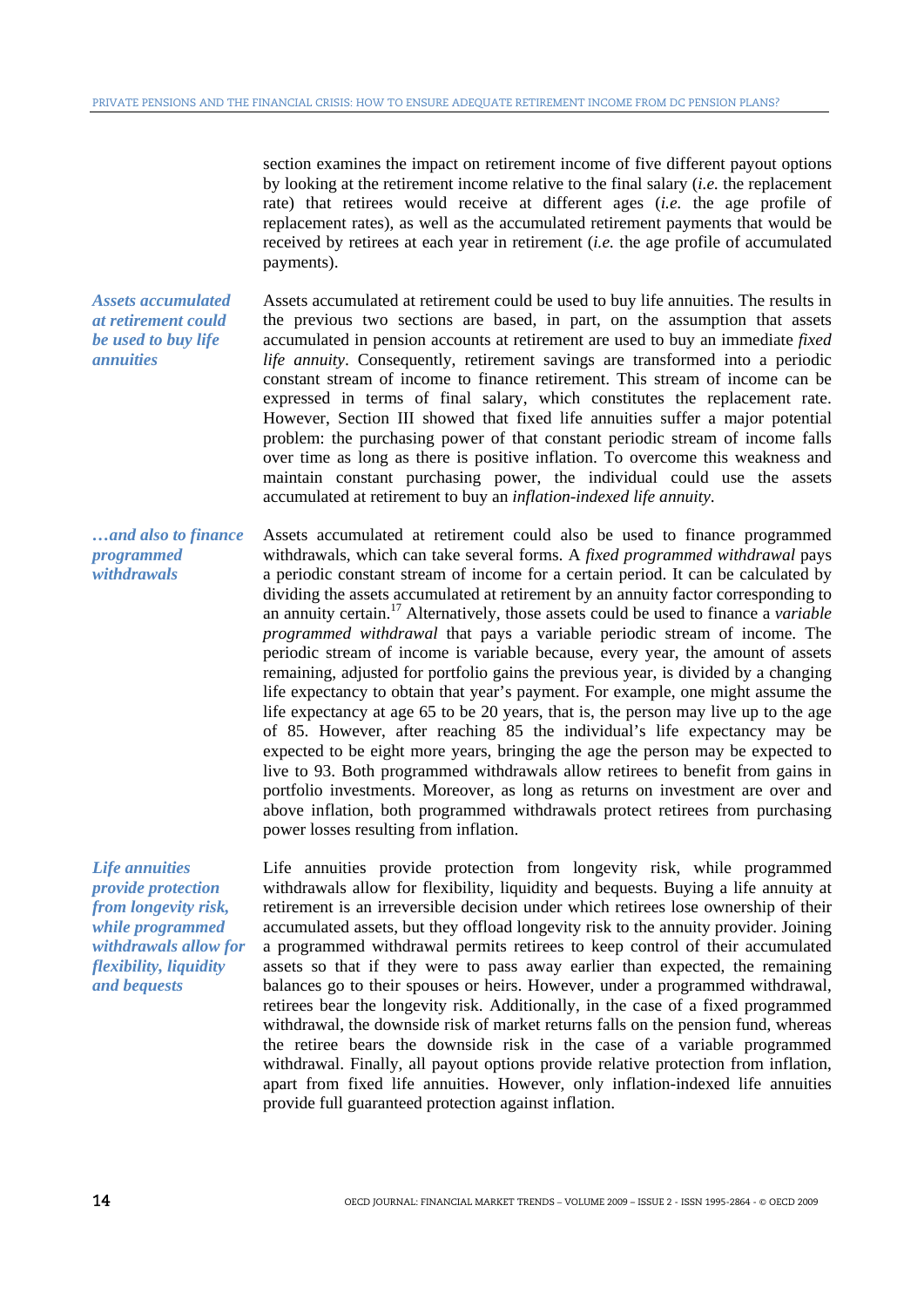*An alternative approach is to combine a deferred life annuity and a programmed withdrawal* 

*… which allows striking a balance between protection from longevity risk on one side, and flexibility, liquidity and bequests on the other side* 

*Assessing each option* 

*… retirees may be better off by buying life annuities if the focus is only on the replacement rate at different ages* 

*… but few retirees buy a life annuity at retirement* 

An alternative approach to structure the payout phase of DC pension plans is to combine a deferred life annuity and a programmed withdrawal. The deferred life annuity is bought at retirement but starts paying pension benefits at a later stage (*e.g.,* age 85). The balance remaining after buying the deferred life annuity can be used to finance a programmed withdrawal for the intermediate period (*e.g.* from the age of 65 to 84). The goal is to have protection from longevity risk through the deferred annuity and to have flexibility, liquidity and the bequest option during the first years after retirement.<sup>18</sup>

When choosing between different payout options, there is a balance to strike between protection from longevity risk on one side and flexibility, liquidity and bequests on the other. Assuming that the main criterion is protection from longevity risk, programmed withdrawals can be removed from the picture and only one of the other three payout options including a life annuity fits the criteria. However, when the bequest motive has an important weight in a person's decisionmaking process, then programmed withdrawals look attractive. Programmed withdrawals also look attractive when a time preference for up-front higher retirement payments is a factor under consideration.

What follows is the assessment of the choice to be made between different payout options based on an examination of the replacement rates at different ages and the accumulated pension payments at each year in retirement. This age profile of replacement rates and accumulated pension payments allows the assessment of the benefits and drawbacks of each of the payout options, highlighting the trade-off between protection from longevity risk and bequests. The paper looks at five payout options – fixed and variable life annuities, fixed and variable programmed withdrawals, and the combination of a deferred life annuity and programmed withdrawal – which are designed so that their pension wealth is the same. That is, the present value of future pension payments, weighted by the probability of being alive at each age, is the same for all five payout options.<sup>19</sup>

Retirees may be better off buying life annuities if the focus is only on the replacement rate at different ages. Figure 4 shows retirement payments from each of the five payout options at different ages relative to final salary, that is, the age profile of replacement rates. Life annuities provide a better deal for pensioners than programmed withdrawals. Replacement rates from the inflation-indexed life annuities are larger than for any other payout option, except for the fixed life annuity during the first years in retirement.

Despite the obvious benefits, few retirees buy a life annuity at retirement.<sup>20</sup> This "annuity puzzle" is easily explained considering that retirees also attach value to having more money during the early years of retirement to face contingencies (flexibility and liquidity) and that they value the possibility of leaving a bequest if they were to pass away early. Figure 5 shows the amount of accumulated retirement payments that an individual would have received at each year in retirement were he or she to pass away that year. Under a programmed withdrawal, at the moment of death, the balances remaining in each person's account go to the spouse or other heirs. As a result, when passing away during the first 15 years of retirement, payout options with programmed withdrawal arrangements (*e.g.* fixed and variable programmed withdrawals and combined arrangements) are better value.<sup>21</sup> Yet, life annuities become better value thereafter.<sup>22</sup>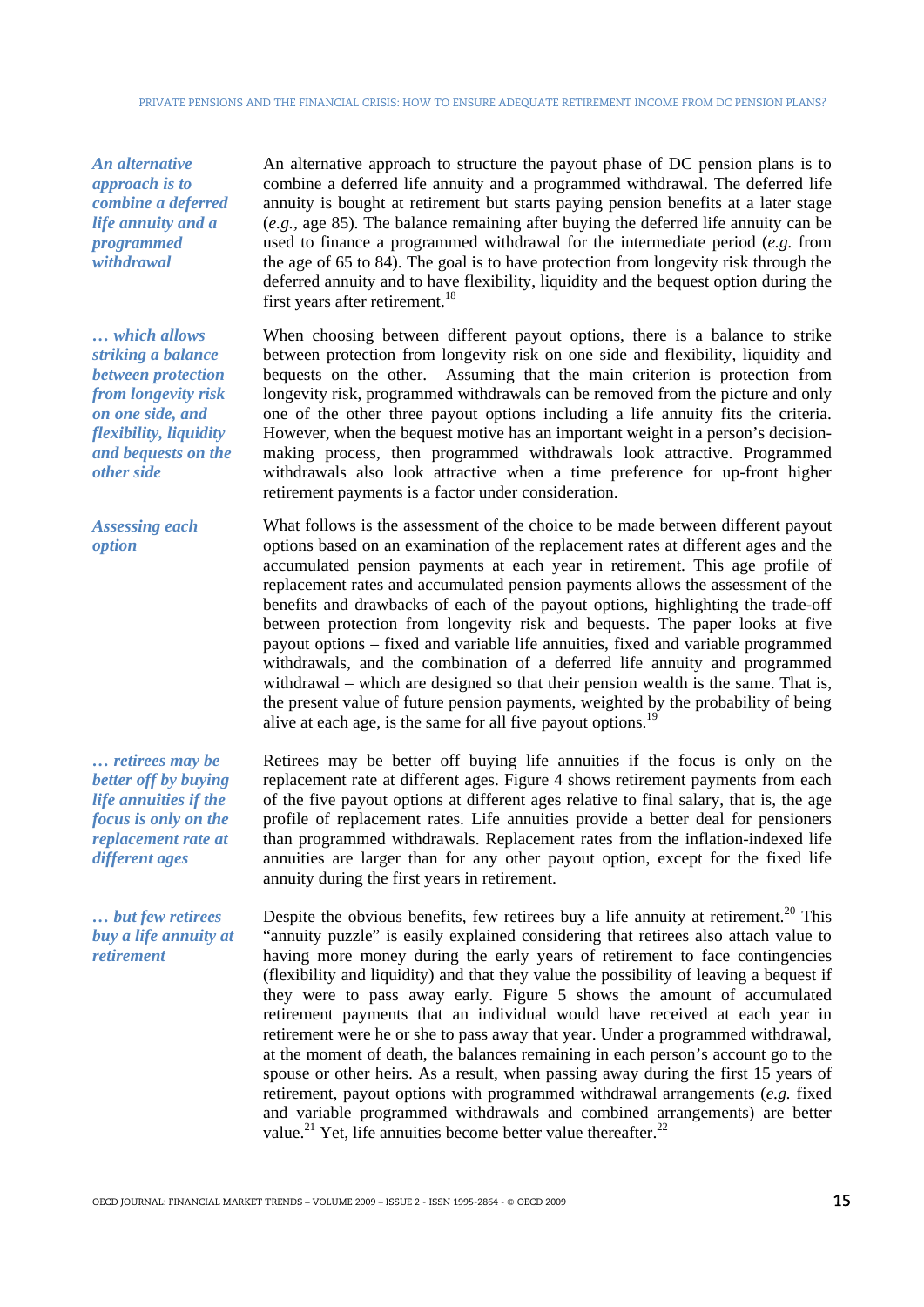

**Figure 4. Retirement income relative to final salary for different payout options** 

*Notes:* Calculations disregard any difference in costs between the different payout options. Assuming that the cost of providing life annuities is higher than joining a programmed withdrawal, the two life annuity curves would shift down to the right. This will increase the cut-off age below which programmed withdrawals are a better value than life annuities.

*Source:* OECD calculations.



**Figure 5. Accumulated retirement income relative to final salary for different payout options** 

*Notes:* Calculations disregard any difference in costs between the different payout options. Assuming that the cost of providing life annuities is higher than joining a programmed withdrawal, the two life annuity curves would shift down to the right. This will increase the cut-off age below which programmed withdrawals are a better value than life annuities.

*Source:* OECD calculations.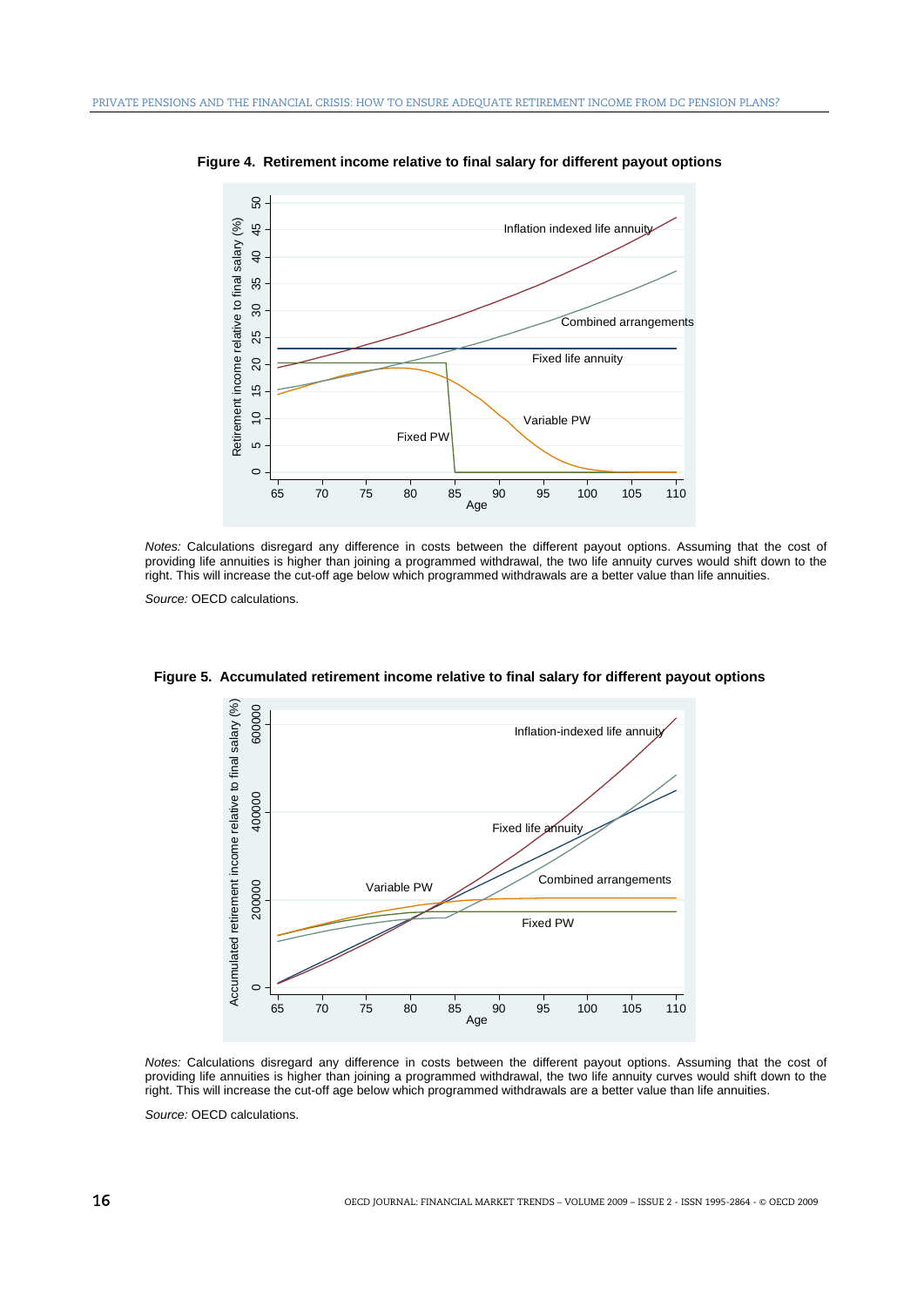*… because if people were to pass away before the average life expectancy, programmed withdrawals might be better value* 

There is a point in time during retirement before which bequests make programmed withdrawals better value if individuals were to pass away during that period. This cut-off age is just below the average life expectancy. As retirees get closer to the average life expectancy, the benefits brought about by having the option of leaving bequests dwindle away and the benefits of life annuities, a pension for life, become more relevant. Consequently, after that cut-off age, life annuities become better value. People whose life expectancy is below that cut-off age may therefore be worse off giving their money "away" to annuity providers and thus subsidising those people with a higher life expectancy. Using French life expectancy tables for 2006, the probabilities of surviving until the ages of 80 and 85 having reached the age of 65 are 64% and 44%, respectively.<sup>23</sup> Based on these percentages, somewhere between 50% of the people reaching retirement may be better off joining a programmed withdrawal.

*Combining a deferred life annuity with a programmed withdrawal may be the best compromise as it provides protection from longevity risk, flexibility, liquidity and room for bequests* 

Combining a deferred life annuity with a programmed withdrawal may be the best compromise as it provides protection from longevity risk, flexibility, liquidity and room for bequests. When protection from longevity risk is the overriding concern, life annuities are superior (Figure 5), in particular, inflation-indexed life annuities.<sup>24</sup> When the main goal is to leave bequests and have higher retirement income upfront, programmed withdrawals and combined arrangements seem to work better than life annuities alone. Combined arrangements may be the best compromise as they provide flexibility, liquidity and the ability to leave bequests during the first years thanks to the programmed withdrawal component, and protection from longevity risk thanks to the deferred annuity. Figure 5 shows that they offer better value than life annuities during the first 15 years of retirement and better value than programmed withdrawals thereafter.

# **V. Main conclusions and policy recommendations**

*Having examined the impact of changes in key pension parameters on retirement income from DC pension plans* 

This paper has examined the impact of changes in key pension parameters on retirement income from DC pension plans. It has looked at parameters such as contributions, length of the period contributing and the period in retirement, investment returns, inflation, interest rates and life expectancy. The paper has also assessed the risk associated with varying market conditions at the time of retirement. Two individuals with identical work histories could end up with markedly different retirement incomes just because they happen to retire in two different years with different market conditions. In this context, the report has also investigated whether different policy proposals *e.g.* minimum guarantees and lifecycle default strategies could be successful in smoothing out fluctuations in retirement income resulting from those risks. Finally, the report looked at how inflation and different arrangements during the payout phase may affect retirement income.

*…the conclusion is that comprehensive measures are needed to deliver adequate and stable retirement incomes* 

The main conclusions suggest that in order to deliver adequate retirement income from DC pension plans with some degree of certainty there is a need for comprehensive measures, including:

1. Ensuring people save a meaningful amount of their wages every year for retirement. The contribution rate should be between 5% and 15%, depending of the target replacement rate, 25% or 70%, respectively.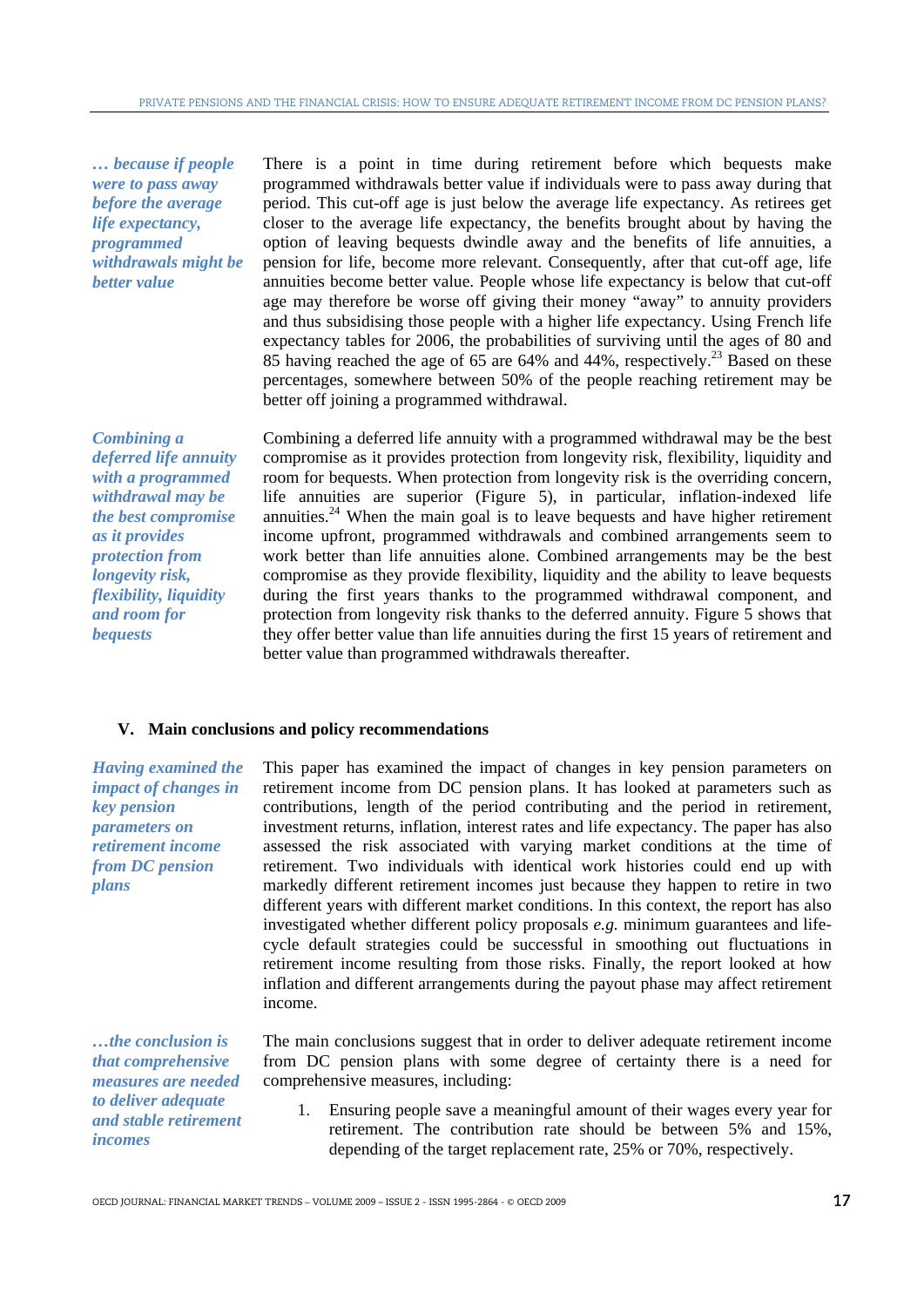- 2. Increasing the length of the contributing period by postponing retirement in order to raise replacement rates.
- 3. Having pension benefits indexed to inflation to avoid purchasing power losses during retirement.
- 4. Setting default life-cycle pension funds to smooth volatility in retirement income from DC pension plans caused by varying market conditions at the time of retirement.
- 5. Using assets accumulated to buy life annuities may be a better arrangement when longevity risk is the overriding concern, while programmed withdrawals are better when bequest is the driving goal. Combining a deferred life annuity bought at the time of retirement that starts paying at later ages (*e.g.* at the age of 85) with a programmed withdrawal during the intermediate period strikes a nice balance between protection from longevity risk on one hand and liquidity, flexibility and bequests on the other. These combined arrangements provide flexibility, liquidity and bequests during the first years of retirement and protection from longevity risk thereafter.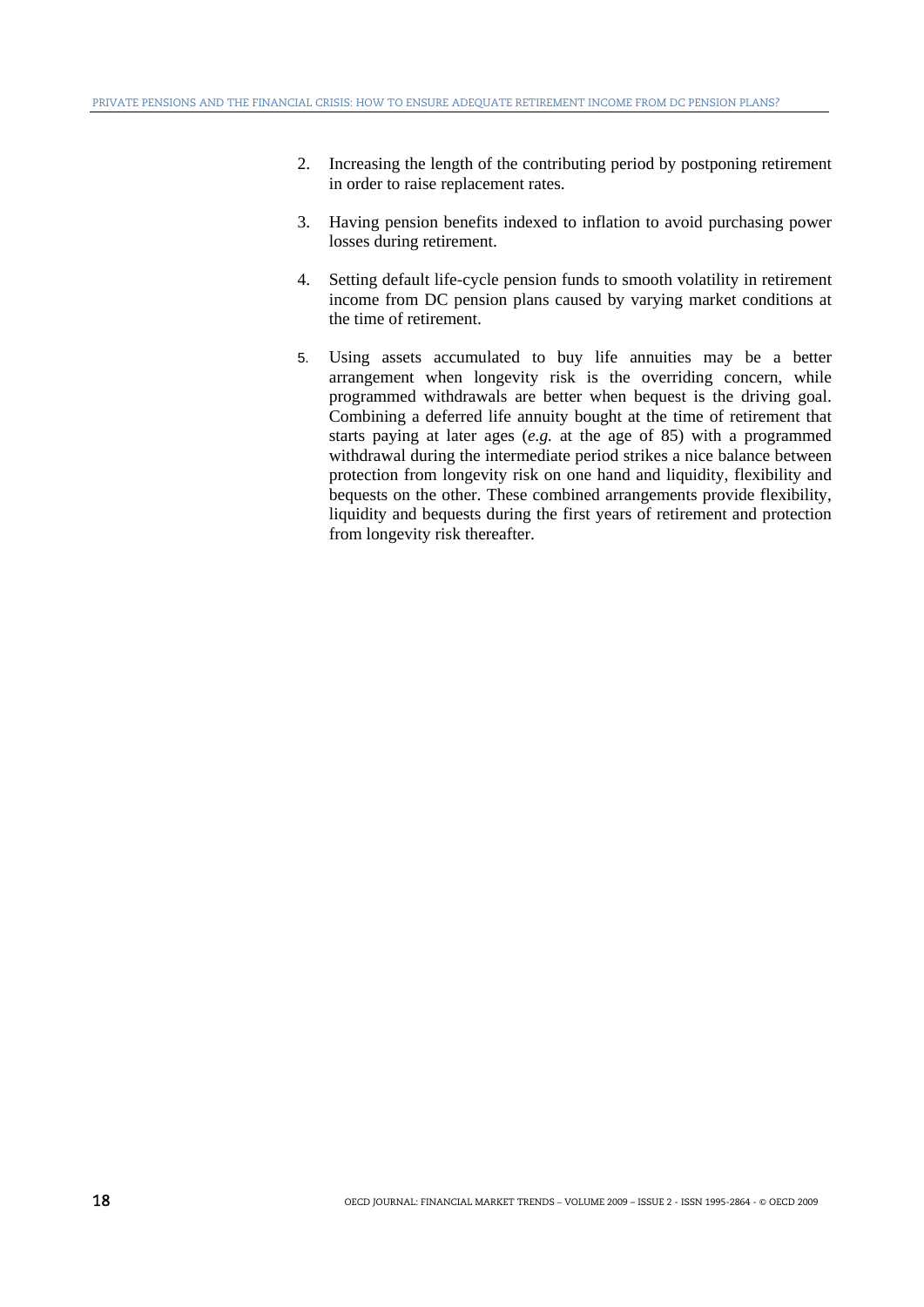# 3B**NOTES**

- $<sup>1</sup>$  The analysis in this paper is based on a deterministic approach. Antolin (2010b) addresses the impact on retirement</sup> income and the risk of a shortfall when considering those parameters that fall outside the control of individuals, employers and policy makers: investment return, inflation, discount rate and life expectancy. It is important to assess the impact of this uncertainty using stochastic modelling, as that paper does.
- $2^2$  For example, as replacement rates are calculated at the time of retirement, they fail to signal problems of declining purchasing power or poverty as people age.
- $3$  This target replacement rate may have to be higher for low-income people, for example 100%.
- <sup>4</sup> This is approximately the un-weighted average replacement rate from public pensions in OECD countries (OECD, 2009).
- 5 The *Credit Suisse Global Investment Returns Yearbook* 2009 (Dimson *et al.*, 2009) reports nominal equity, bond and bill returns of 9.2%, 5.2% and 4% in the United States for 1900-2008. The average rate of return for a hypothetical portfolio allocated 60% to equities, 25% to bonds and 15% to bills for all the 40-year periods from 1900 to 2009 would have been 8%.
- <sup>6</sup> The stock market crashed in 2008, greatly reducing returns on equities. Interest rates on long-term bonds were lower, thereby reducing returns on fixed income instruments and increasing annuity factors. Meanwhile inflation also fell. As a result, assets accumulated in DC plans lost value (how much depended on equity allocations) and could only afford lower annuity payments. Moreover, annuity payments also fell as a result of higher annuity factors resulting from lower long-term interest rates.
- <sup>7</sup> Results for France and the United Kingdom are available upon request (Antolin, 2010a). Additionally, we have data for several other countries (Australia, Belgium, Canada, Denmark, Germany, Ireland, Italy, South Africa Spain, Sweden, Switzerland, Europe and "world"). Therefore, we could reproduce the same analysis for those countries.
- <sup>8</sup> PAYG-financed pension arrangements provide, in theory, a rate of return on contributions equal to the rate of growth in nominal wages (generally called internal rate of return). However, in practice, due to political meddling, the internal rate of return of a PAYG-financed pension system can be quite different from the growth rate of nominal wages. This section examines only how much a guarantee equivalent to the theoretical internal rate of return of public pensions would have smoothed out the fluctuation in the retirement income from DC pension plans.
- $9<sup>9</sup>$  The impact of the timing of retirement on retirement income is measured by the ratio of retirement income to the last wage (*i.e.* replacement rate). The exercise assumes that individuals enter the workforce at age 25, work steadily for 40 years and retire at age 65. They contribute 5% of wages each year to a pension account investing 60% in equities and 40% in bonds. Additionally, the exercise assumes that wages grow 2% annually in real terms, and it uses equity return (which includes dividends) and government bonds return indices from *Credit Suisse Global Investment Returns Yearbook* 2009 (Dimson *et al.*, 2009) to calculate returns on portfolio investment. Finally, in order to calculate replacement rates, the exercise assumes that at retirement individuals buy an annuity. The annuity payment is determined by the value of assets accumulated at retirement, life expectancy set at 20 years and the long-term riskless interest rate prevailing at the time of retirement, given by long-term government bonds yields.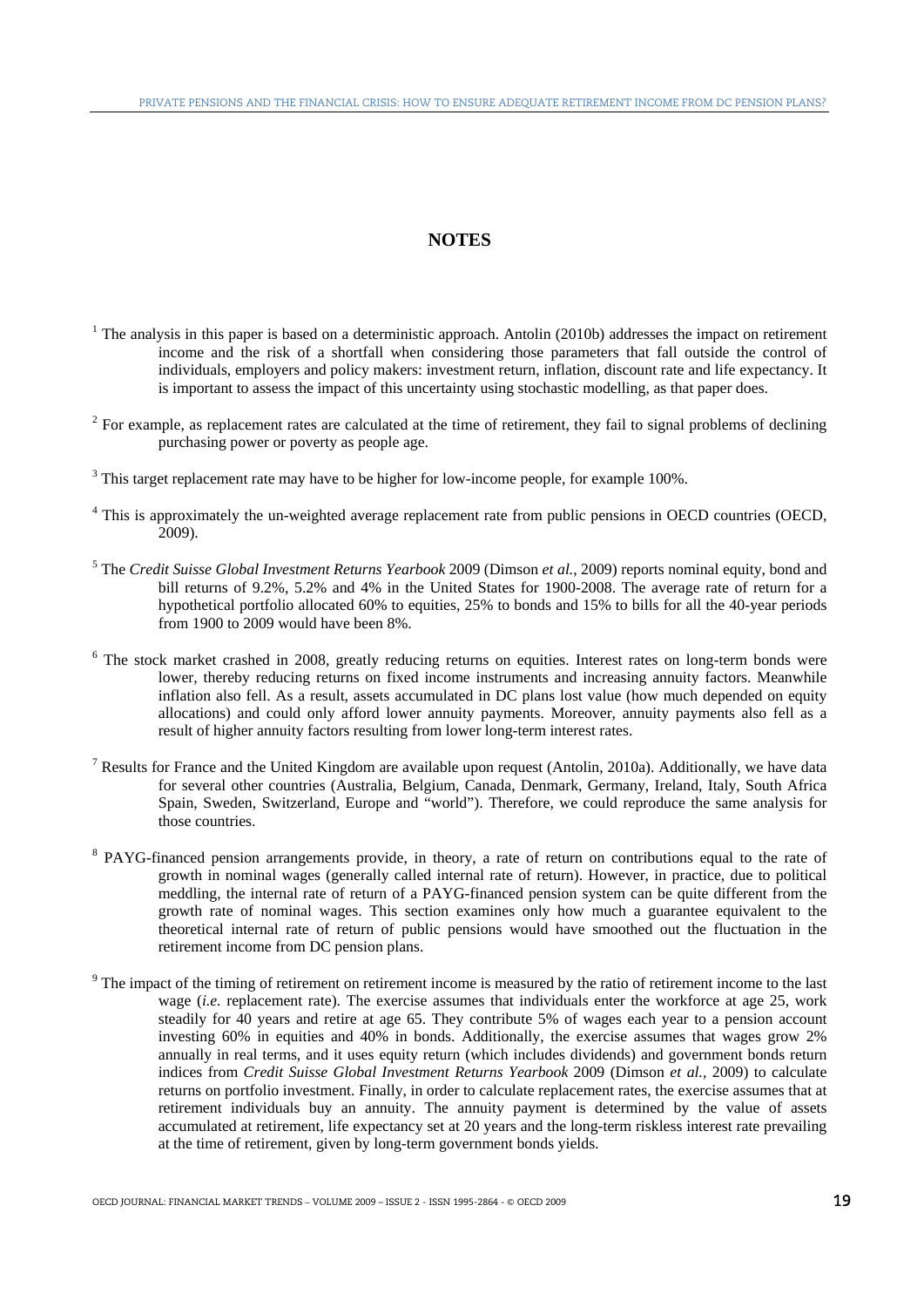- $10$  The "haircut" is introduced as a percentage of actual market returns. For example, for the 4% guaranteed return, the haircut is assumed to be 20% of the actual market return. Consequently, 20% is the cost of the guarantee.
- <sup>11</sup> Under the actual life-cycle investment strategy, the allocation in equities decreases linearly with the age of the individual, reaching 0% at the time of retirement. The allocation in equities decreases from an initial portfolio of 100% in equities. Inversely, the allocation in government bonds increases from an initial allocation of 0% to 100%. This life-cycle allocation has the same average exposure to equities that the fixed portfolio 50% in equities and 50% in bonds used for comparison.
- $12$  The same numbers for Japan are 14.3% to 13.4% for the life-cycle strategy and 13.8% to 10.4% for the fixed portfolio strategy.
- <sup>13</sup> The stochastic analysis of uncertainty about investment returns, interest rates, inflation and life expectancy examined in Antolin (2010b) would clearly show the costs in terms of contribution effort of life-cycle investment strategies.
- $14$  An additional problem for retirees with low income is that they may fall below the poverty threshold as they age. The average national income increases following inflation plus the growth in productivity gains. Consequently, if retirement income is not adjusted for inflation and productivity growth, retirement income may fall below the relative income poverty threshold over time.
- <sup>15</sup> Inflation-indexed life annuities exist in the UK annuity market but they fail to attract much demand. Inflationindexed life annuities are generally more costly than traditional life annuity products.
- <sup>16</sup> Replacement rates measure retirement income relative to final salary. Therefore, for a constant periodic payment, the replacement rate will remain constant during retirement. However, this fixed amount of retirement income will not buy the same amount of goods because of inflation. As a result, a constant replacement rate hides a loss of purchasing power.
- <sup>17</sup> An annuity certain is an annuity that pays a periodic constant stream of income for a fixed number of years (*e.g.* 20) years). After that period, it does not pay anything.
- $18$  The combined deferred life annuity and programmed withdrawal is designed by calculating the annuity factor of an inflation-indexed life annuity using the discount weight factors from the age of 85 onwards but evaluated from the age of 65. This will determine the deferred annuity premium (11.2% of assets at retirement) and the annuity payments from the age of 65 onwards. The remainder of the assets are used to finance a variable inflation-adjusted programmed withdrawal so that after the last payment at the age of 84 there is no balance left. Moreover, the difference between the last programmed withdrawal payment (at the age of 84) and the first payment from the life annuity (at the age of 85) is the inflation adjustment.
- <sup>19</sup> The calculations for each payout option abstract from costs. This has implications for the analysis discussed later. When calculating the pension wealth of each payout option, programmed withdrawals are not weighted by the probability of surviving at each age because in the event of death the balance is left to heirs.
- $^{20}$  In Chile, as of 2008, only 56.5% of retirees opted for a life annuity instead of a programmed withdrawal.
- $21$  The fixed programmed withdrawal is better only in the first year of retirement. Thereafter, it is always dominated by the variable programmed withdrawal.
- $22$  The inflation-indexed life annuity provides a higher replacement rate than the fixed life annuity or the combined arrangements (Figure 5). However, focusing on accumulated retirement payments at different ages (Figure 6), the fixed life annuity is superior to the inflation-indexed life annuity during the first years of retirement, but it is dominated by the combined arrangements, and the inflation-indexed life annuity at later ages.